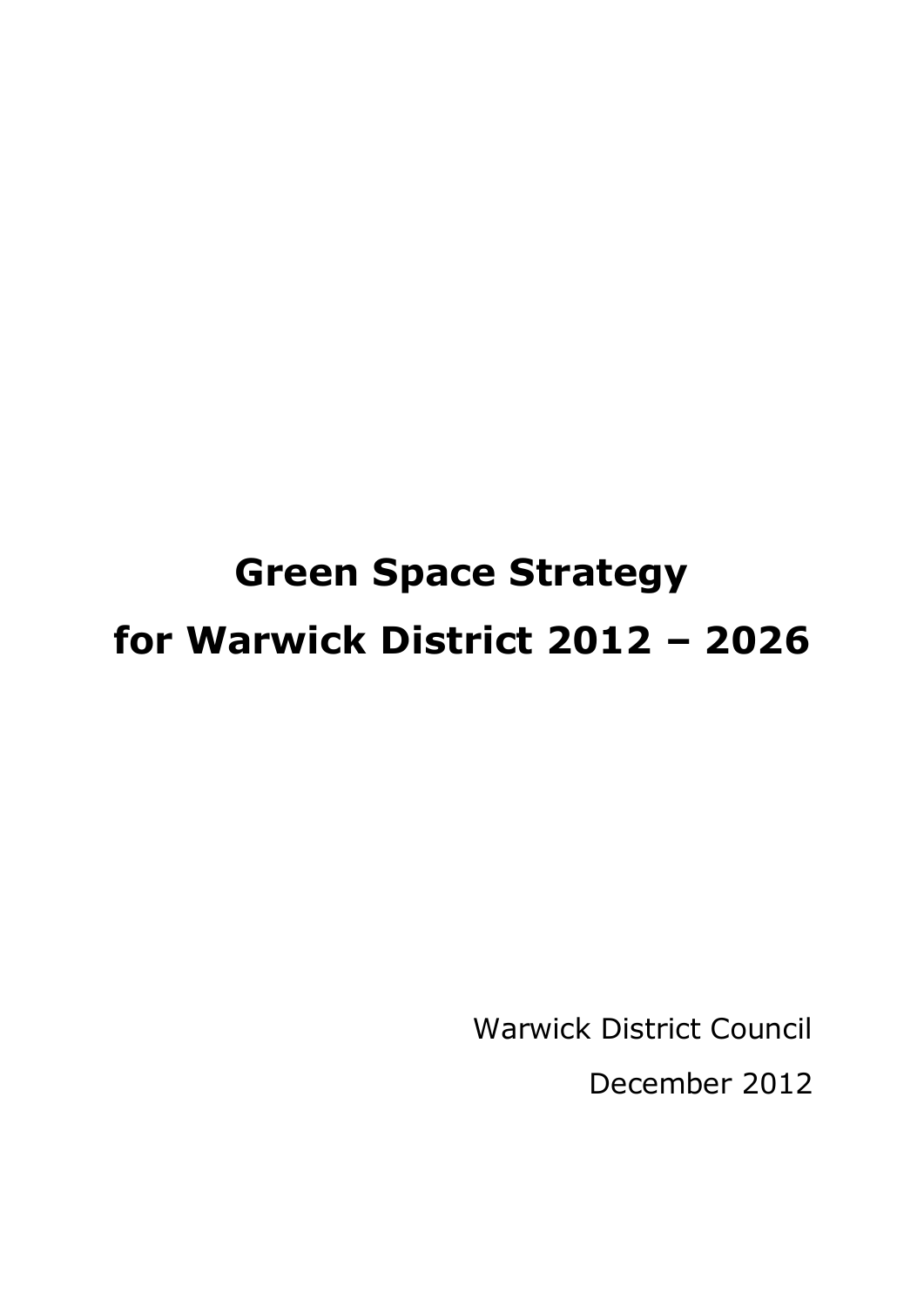# **Contents**

| 2.3 Greenspace Strategy links to other strategies and policies  8 |  |
|-------------------------------------------------------------------|--|
| SECTION THREE: THE GREEN SPACE VISION FOR WARWICK DISTRICT  10    |  |
|                                                                   |  |
|                                                                   |  |
|                                                                   |  |
|                                                                   |  |
|                                                                   |  |
|                                                                   |  |
|                                                                   |  |
|                                                                   |  |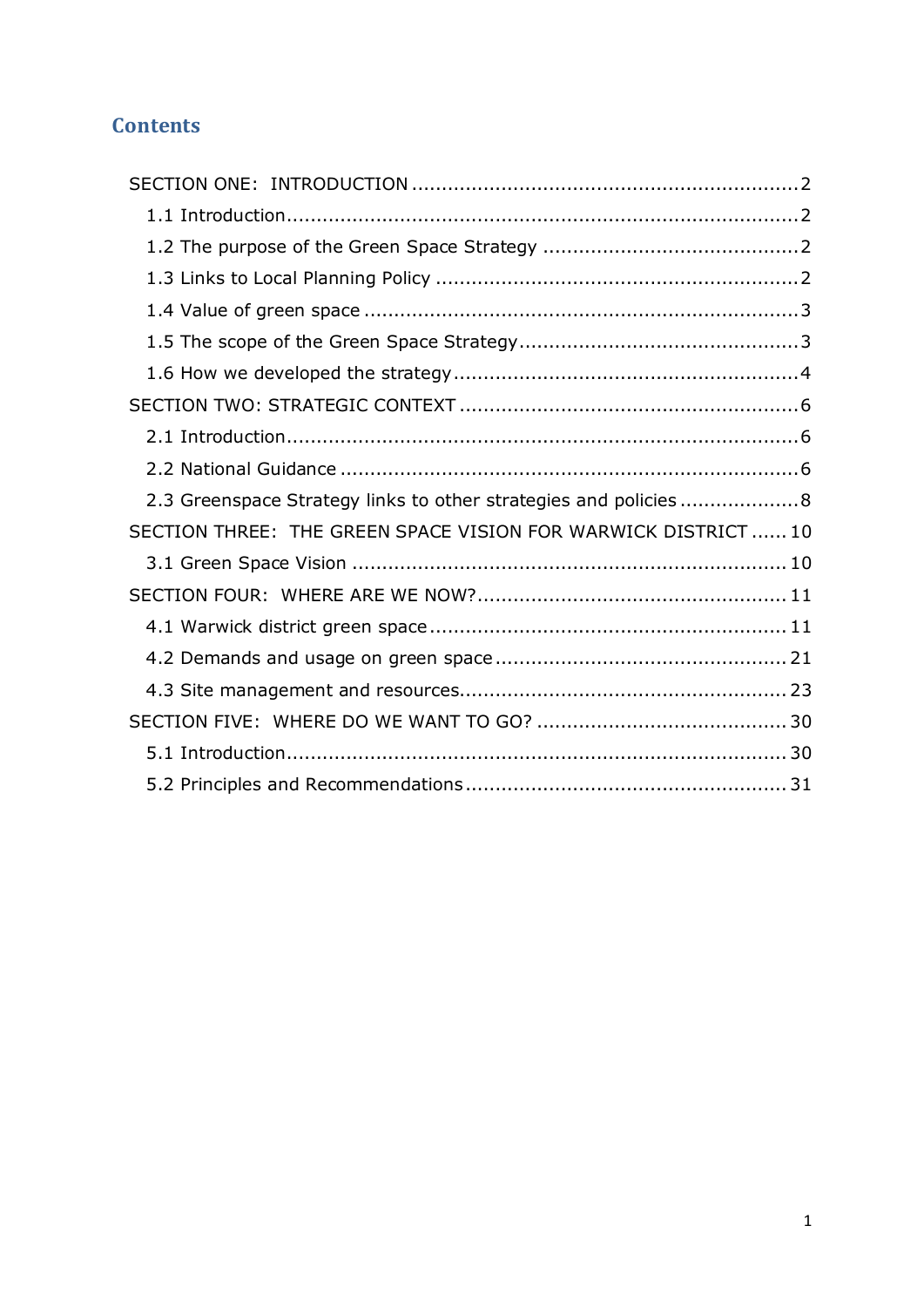# <span id="page-2-0"></span>**SECTION ONE: INTRODUCTION**

# <span id="page-2-1"></span>**1.1 Introduction**

This is the first Green Space Strategy for Warwick district and has been prepared to help inform a series of recommendations and provide a strategic direction for the current and future provision of green space within Warwick district. The strategy is based on a comprehensive evidence base and considers not only the physical provision of the integrated elements of parks, natural areas, play spaces, green corridors and amenity areas but also a set of principles to meet future challenges and make things happen. The strategy focuses on the role of the principal provider and policy maker for green space within Warwick district – Warwick District Council. The strategy establishes an overall, vision and framework for achieving key recommendations between 2012 and 2026. The Green Space Strategy has been produced to align with the timescales and vision outlined within Warwick District Council"s Fit for the Future/Sustainable Community Strategy.

# <span id="page-2-2"></span>**1.2 The purpose of the Green Space Strategy**

- This strategy is a key step towards protecting and improving Warwick district"s accessible green space.
- It provides a vision, aims, a robust evidence base and a set of principles that, together, provide a strategic framework for the planning and management of accessible green space.
- The strategy aims to coordinate and improve decision-making in relation to the planning and management of green space. It will guide and amplify the Local Development Framework policy on green space.
- It provides a strategic framework to guide and inform investment and  $\bullet$ management of green space by the Council, and other green space stakeholders over the period until 2026.
- The strategy identifies ways in which green spaces can be improved. The  $\bullet$ strategy sets out to balance accessible green space provision with community needs and aspirations. Applying this strategy will allow us to coordinate our efforts and resources to improve the quantity, quality, use and appreciation of green spaces. Its implementation will help to secure attractive, safe, and easily accessible spaces for all to enjoy.
- The strategy will reinforce and promote the key role green space plays in supporting our health and well being, providing access to nature, responding to climate change, and providing an educational resource and place for community activity

# <span id="page-2-3"></span>**1.3 Links to Local Planning Policy**

The current Local Plan 1996-2011 Policies SC13 Open Space and Recreation Improvements, DAP3 Protecting Nature Conservation, Geology and Geomorphology and DAP11 Protecting Historic Parks and Gardens are the key planning policies to which this document relates.

This Green Space Strategy, together with its evidence base, will inform the identification of strategically and locally important accessible green spaces.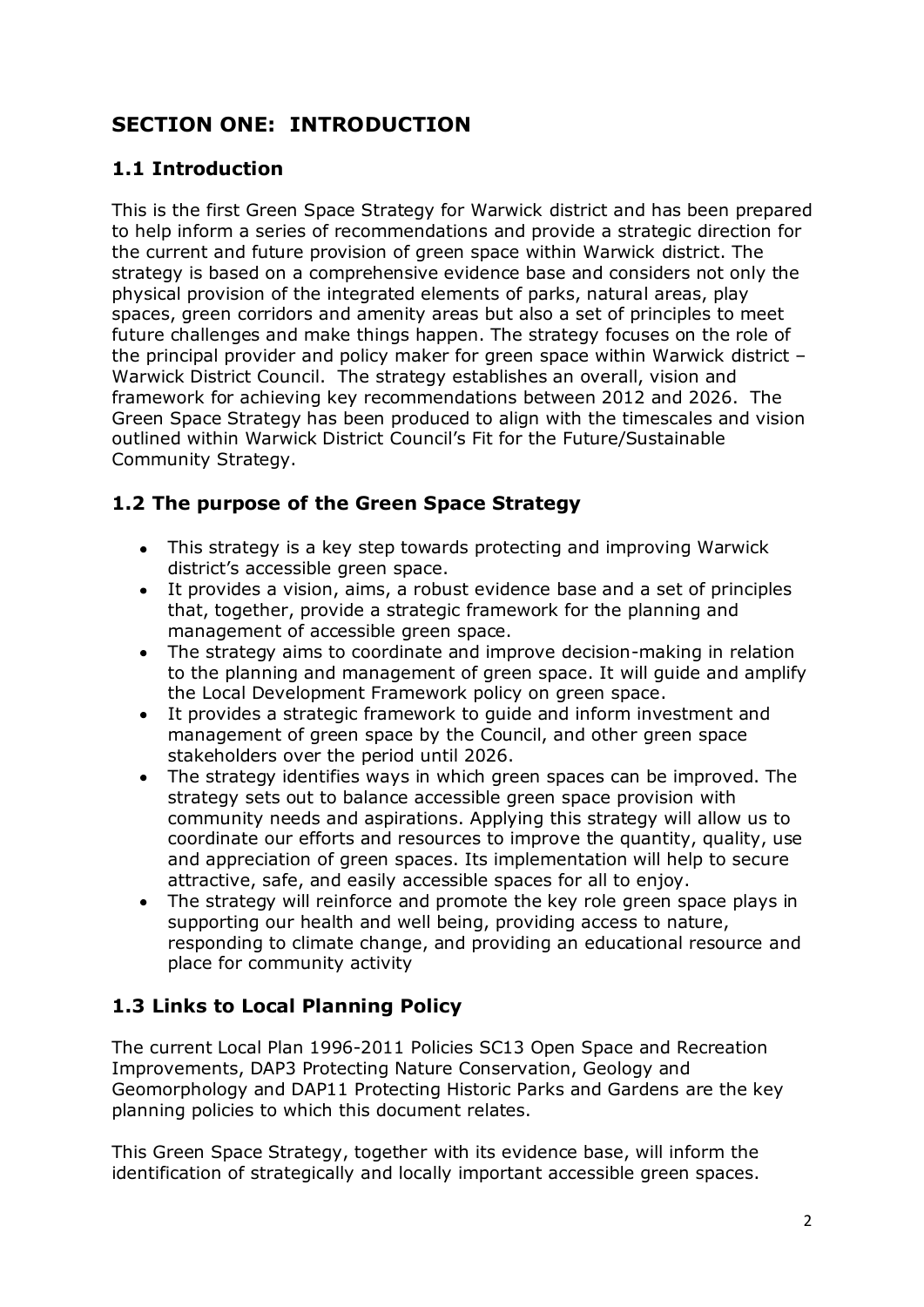The Green Space Strategy will also inform the emerging new Local Plan relating to green space, and the associated Infrastructure Delivery Plan (IDP) which will provide supporting evidence on the infrastructure requirements relevant to the plan. A key element of the IDP relates to "Green Infrastructure" and details the ways in which green spaces, shelterbelts, canal, road and rail embankments and other areas of the natural environment relate to each other within the district and connect with neighbouring areas. The Green Space Strategy sits within this framework and specifically deals with how green spaces will be managed.

This Green Space Strategy will inform the requirement for the provision of new, or the enhancement of existing, green space and children"s play space. It will inform the identification of shortfalls in provision and sets out the wider aims and objectives for green space and play space. The green space quantity standards set out in this strategy have been incorporated into the Open Space Supplementary Planning Document which is to be applied to new development in the Warwick district.

## <span id="page-3-0"></span>**1.4 Value of green space**

The green spaces in and around our towns and rural areas, improve the health, wellbeing and quality of life of individuals. Their place is at the heart of our communities, helping to make them stronger and safer and ensuring that the places in which we live and work are more sustainable and attractive. They inspire young and old alike, shaping our views on where we live and who we are, encouraging responsibility, self-worth, environmental stewardship and civic pride.

Green spaces are important to people and the environment for a host of reasons and provide places:

- Where people can become healthier;
- Where the natural and built environments can connect;
- Where people can meet, engage and integrate;
- That help us learn social skills with our peers;
- That stimulate minds, helping us explore and learn new skills;
- Which can help counteract the effects of climate change;
- That act as a focus for community events and activities:
- That host and preserve our shared cultural heritage;
- That contribute positively to the conservation of habitats and species;
- Which enhance the visual value of our landscape and townscape.

## <span id="page-3-1"></span>**1.5 The scope of the Green Space Strategy**

The focus of the strategy is unrestricted green space for which there is legitimate public access and which provides recreational benefit. Warwick District Council owns the majority of this accessible green space in the urban areas, while the remainder is owned and managed mainly by Town and Parish Councils. Therefore the Strategy considers six different types of green space – amenity green space, cemeteries and churchyards, children"s/youth areas, green corridors, parks and gardens and semi- natural areas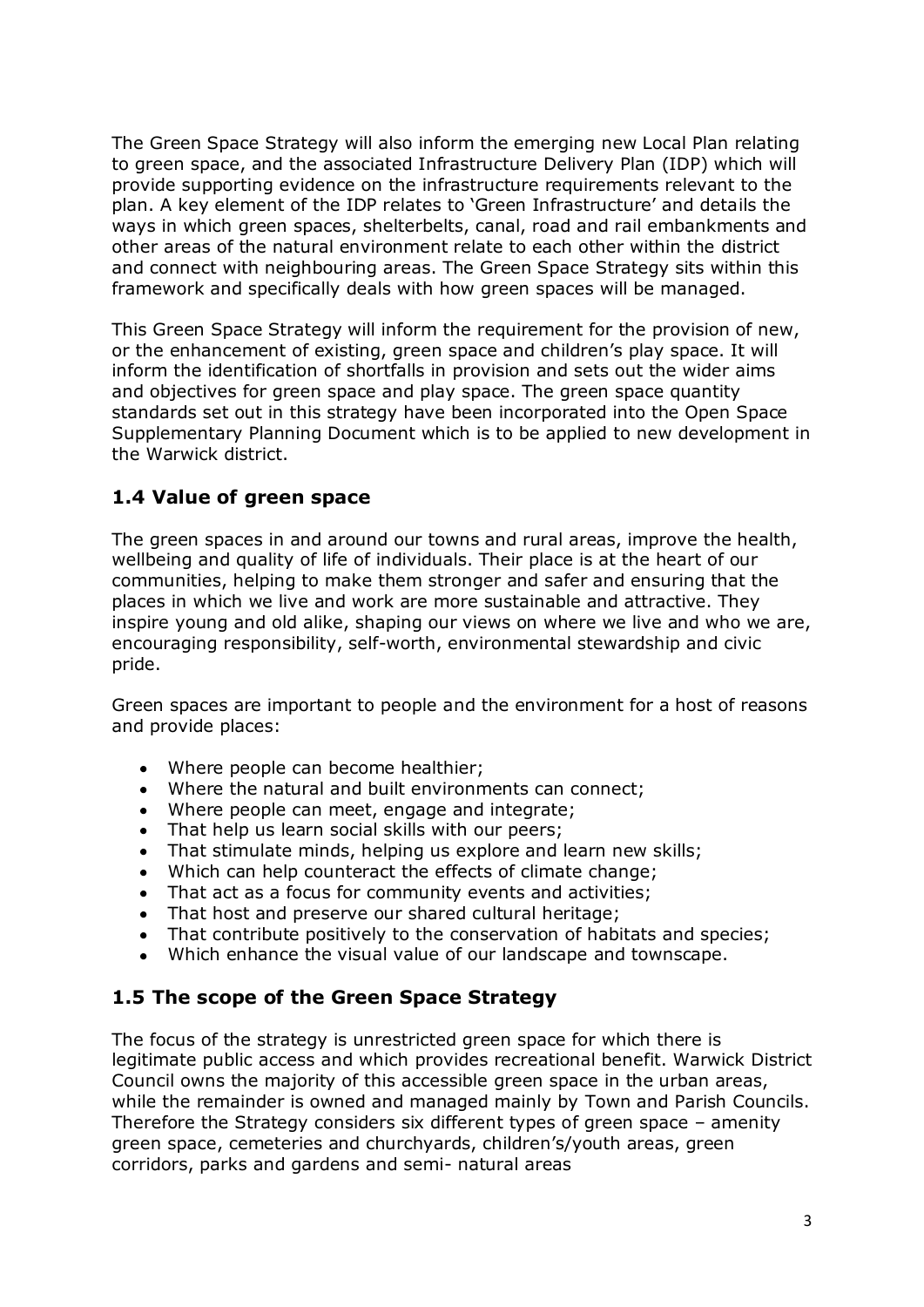The strategy does not consider green spaces that are not freely accessible to the public, including allotments and school grounds. It also excludes hard landscaped civic areas or town squares which are covered by other emerging complementary town centre plans. Even though allotments have been identified in quantity terms as part of the parks audit, it is felt appropriate to undertake a separate supply and demand assessment for this type of provision.

In addition, private sports facilities have not been specifically included, although it is recognised the use and importance of such facilities contribute to wider sport provision and where there is under provision of unrestricted green space, then plans may need to be formulated to work alongside private sports providers. A separate Playing Pitch Strategy is currently being prepared.

It is intended that the strategy will recognise the importance and value of existing green spaces within rural areas of the Warwick district, as there is a current absence of strategic links with complementary service providers such as Parish Councils.

Finally, lnstitutional land, agricultural land and highway verges have not been considered as part of this strategy.

The Council recognises the contribution of all these green spaces as part of the wider green infrastructure network of the district and the benefits they offer for wildlife, leisure, gardening and local food production. Whilst not included in this strategy, further studies will be undertaken to identify their future provision, e.g. sports pitch study, green infrastructure and allotment provision.

The Strategy does not present detailed proposals for individual green spaces at this stage. Instead it sets out a series of key principles. These will be used to implement the recommendations of the Strategy within a separate Green Space Action Plan, which will be updated every five years, and will provide an opportunity to monitor and review progress.

## <span id="page-4-0"></span>**1.6 How we developed the strategy**

This document represents the culmination of planning, research and evidence gathering over a period of time, to inform the first definitive Green Space Strategy for Warwick district. The strategy is a natural extension of detailed analysis conducted by Warwick District Council in 2008 as part of the Warwick District Parks and Open Space Audit, in fulfilment of the Council's obligation to provide a robust evidence base for Local Development Framework. The audit focused on understanding the quality, quantity and accessibility of green space within the Warwick District and was completed in accordance with Planning Policy Guidance No 17.

In addition, the Council"s Neighbourhood Services Departments recognise that, as well as being able to address the recommendations made within the Parks and Open Spaces Audit, there are also a number of future challenges for the management of green space which need to be considered both from a local and national perspective. Within this context, WDC has taken a proactive stance to develop an integrated Green Space Strategy to assist in the evaluation and planning of green space policies for Warwick district.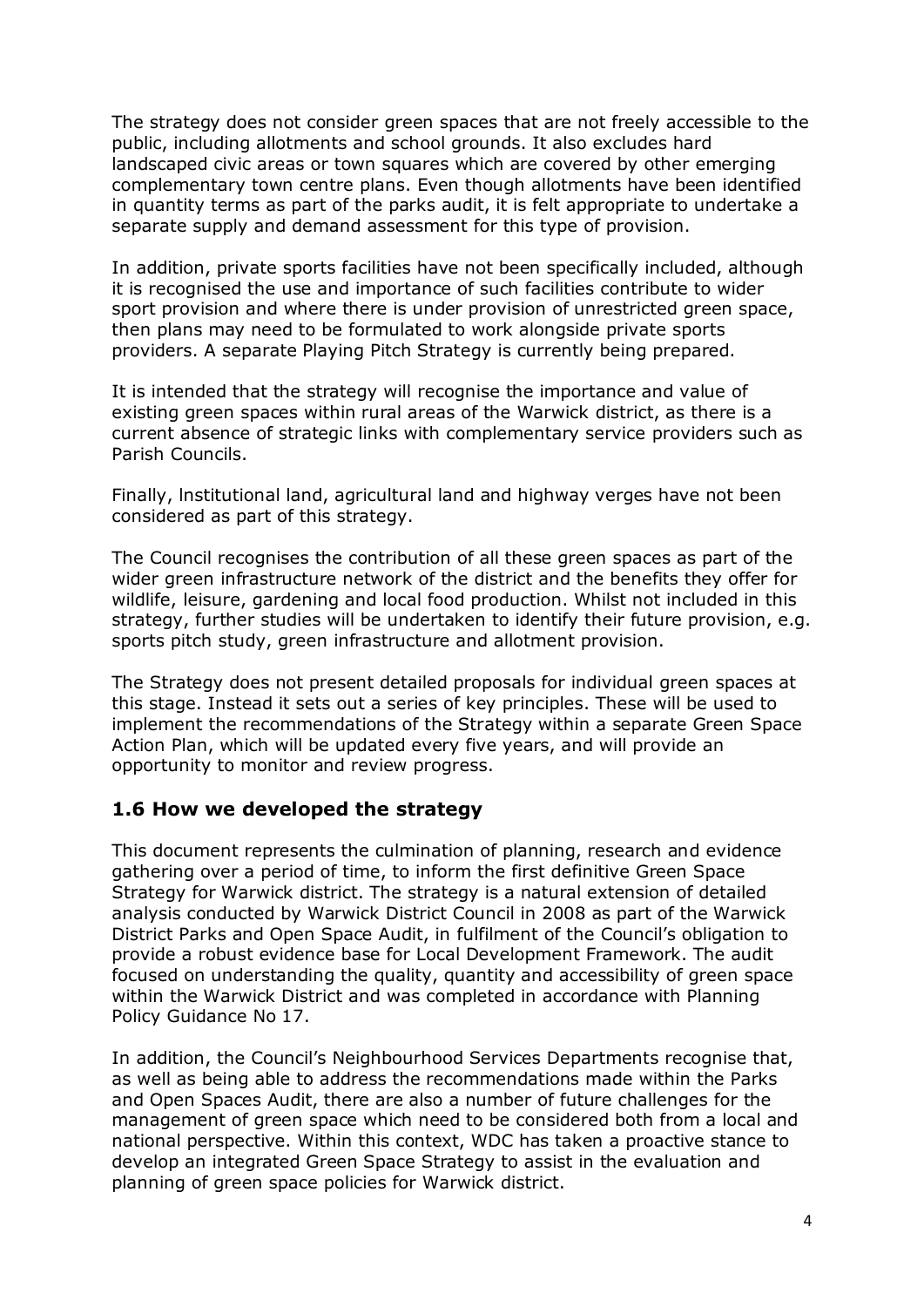The process of completing the strategy has been undertaken using the methodology outlined in figure 1.



The format, style and narrative of the Warwick District Green Space Strategy is deliberately focussed, and is based upon best practice guidance outlined within CABE Space's '[Green space strategies: a good practice guide](http://webarchive.nationalarchives.gov.uk/20110118095356/http:/www.cabe.org.uk/publications/open-space-strategies)'.

## **Key points**

- The scope of the Strategy considers publicly accessible green spaces, and the  $\bullet$ measures needed to ensure they meet future demand.
- Green spaces, whilst not a statutory service, have a valuable contribution to make to local priorities including health, well-being and environment
- The Strategy has been based on best practice and has been informed by the Parks and Open Spaces Audit.
- The Strategy will also inform the emerging new Local Plan relating to green  $\bullet$ space and green infrastructure more widely.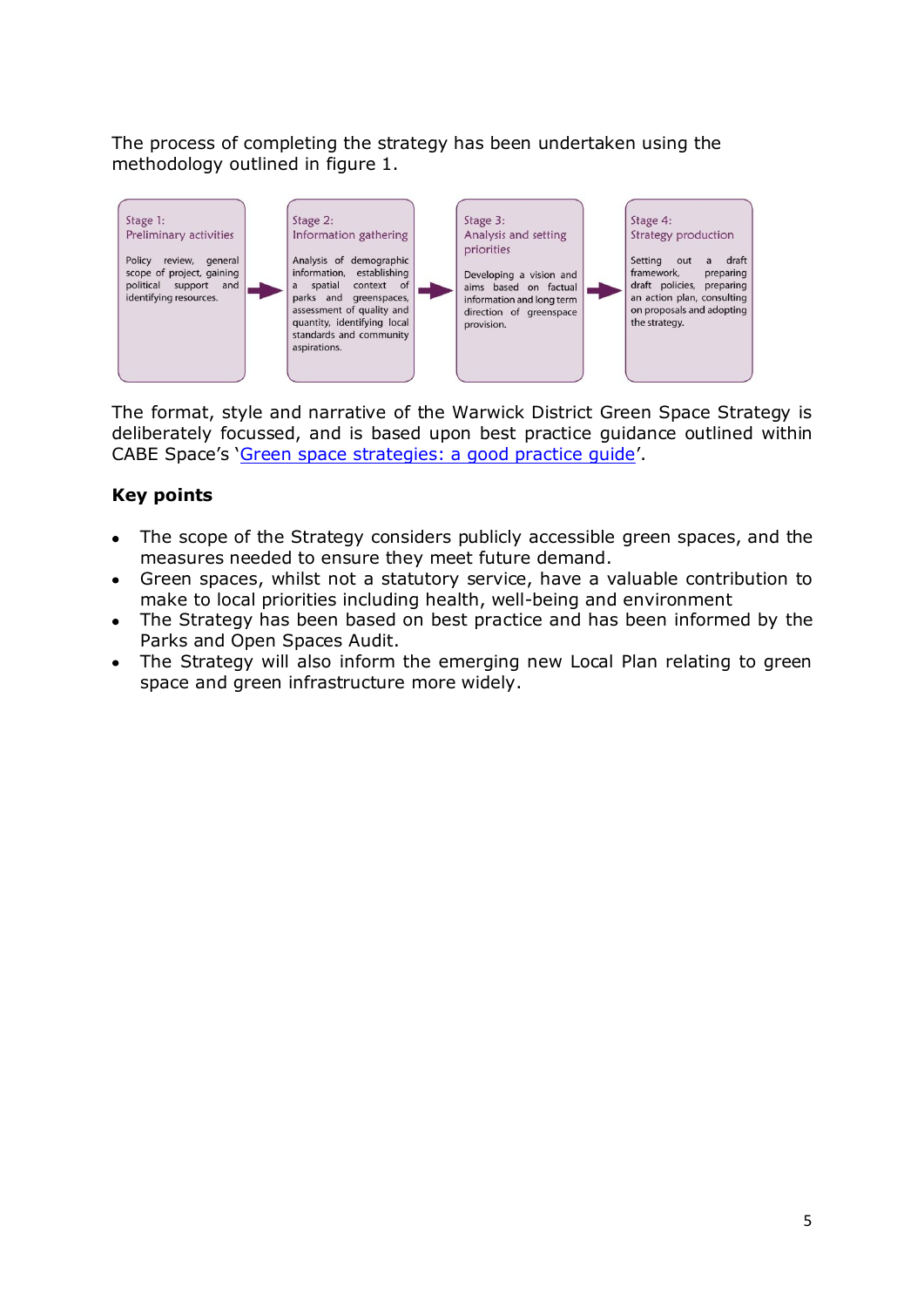# <span id="page-6-0"></span>**SECTION TWO: STRATEGIC CONTEXT**

# <span id="page-6-1"></span>**2.1 Introduction**

The Green Space Strategy for Warwick district needs to be considered in the context of the relevant local, regional and national policy. As part of the Parks and Open Spaces Audit an extensive policy review was carried out exploring all related policies and the impact they could have on green space in the Warwick district. Table 1 provides an updated summary overview of the policies and strategies which have had an impact on this document. Further information is provided within Appendix 3 of the Warwick Parks and Open Spaces Audit 2008.

| <b>National</b>                                                                                                                                                                                                                                                                                                                                                                                                                                                                                                                                                                                                                                             | <b>Regional</b>                                                                                                                                                                                                                                                                                                                                             | <b>Local</b>                                                                                                                                                                                                                                                                                                                                                                                                                                                                                                                                                         |
|-------------------------------------------------------------------------------------------------------------------------------------------------------------------------------------------------------------------------------------------------------------------------------------------------------------------------------------------------------------------------------------------------------------------------------------------------------------------------------------------------------------------------------------------------------------------------------------------------------------------------------------------------------------|-------------------------------------------------------------------------------------------------------------------------------------------------------------------------------------------------------------------------------------------------------------------------------------------------------------------------------------------------------------|----------------------------------------------------------------------------------------------------------------------------------------------------------------------------------------------------------------------------------------------------------------------------------------------------------------------------------------------------------------------------------------------------------------------------------------------------------------------------------------------------------------------------------------------------------------------|
| Green Spaces Taskforce<br>'Green Spaces, Better<br>Places'. Department of<br>Transport, leisure and<br>Regions (DTLR) 2003<br>Living Places: Cleaner,<br>Safer, Greener, Office of<br>the deputy Prime<br>Minister (ODPM) 2003<br><b>Planning Policy</b><br>Guidance 17: Planning<br>for Open Space, Sport<br>and Recreation;<br>White Paper:<br>Communities in Control;<br>The Six Acre Standard,<br>National Playing Fields<br>Association (2001);<br>Natural England's<br>Access to Natural green<br>space Targets (ANGST);<br>Green Flag Award<br>Natural England - Green<br>Infrastructure Guidance<br><b>Natural Environment</b><br>White Paper, 2011 | Warwickshire Climate<br>$\overline{\phantom{0}}$<br>Change Strategy<br><b>West Midlands</b><br>Regional Climate<br>Change Action Plan<br>2007.<br>Coventry, Solihull &<br>Warwickshire Habitat<br>Biodiversity Audit;<br><b>Warwickshire County</b><br>Council Biodiversity<br>Strategy;<br>Rights of Way and<br>Recreational Highway<br>Strategy 2011-2026 | Climate Change<br>$\qquad \qquad -$<br><b>Adaptation Strategy</b><br>February 2011<br>Local Development<br>$\overline{\phantom{m}}$<br>Framework;<br>Open Spaces SPD<br>2009<br>Sustainable<br><b>Community Strategy</b><br>2008 - 2026;<br>Play Strategy 2007 -<br>2012;<br>An Arts Strategy for<br>WDC 2009 - 2013;<br>Trees and Woodland<br>Strategy;<br>Youth Facilities Study;<br>Parks and Open<br>$-$<br>Spaces Audit March<br>2008.<br>Green Infrastructure<br>Study<br>Green Infrastructure<br>Delivery Assessment<br><b>Volunteering Policy</b><br>(draft) |

Table 1: Summary of policies and strategies

Since this policy review was undertaken the national, regional and local context has changed. The following is a brief summary of those changes and how they relate to green space.

# <span id="page-6-2"></span>**2.2 National Guidance**

## **2.2.1 PPG 17: Planning for Open Space, Sport and Recreation**

The Government"s revised Planning Policy Guidance Note 17 (2002) emphasises that open spaces underpin people"s quality of life and are important in assisting urban renaissance, promoting social inclusion and contributing to health and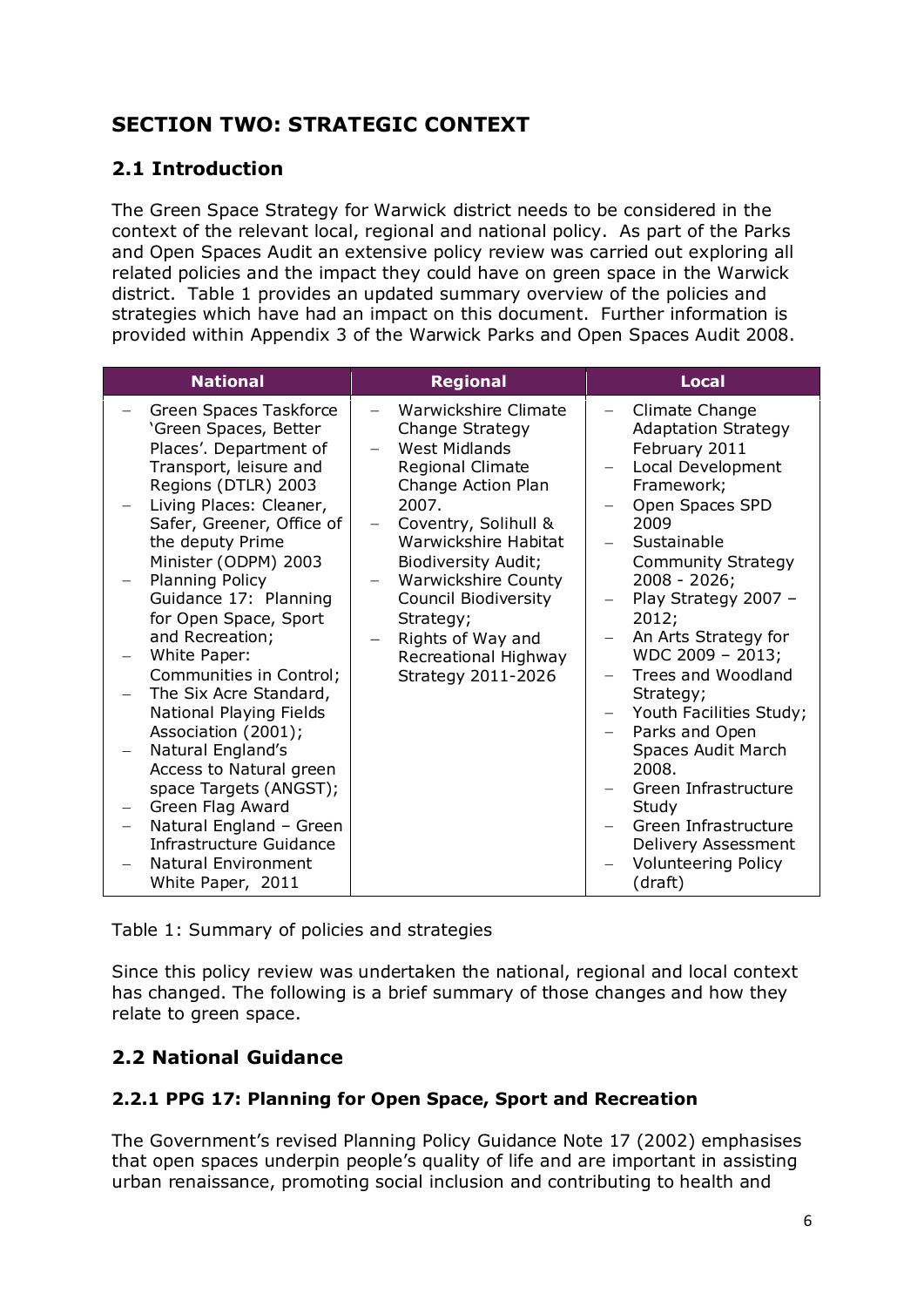well-being. The Companion Guide to PPG17 entitled "Assessing Needs and Opportunities" shows national policy objectives for open space including a requirement for planning authorities to undertake local assessments of need and audits of provision and to set local standards for Green Space provision. The Companion Guide sets out a potential route to achieve this goal.

## **2.2.2 Emerging National Planning Policy Framework**

The emerging National Planning Policy Framework, which is expected to replace PPG17, also highlights the importance of planning for access to good quality open spaces and how opportunities for sport and recreation can make an important contribution to the health and well-being of communities. It recommends that planning policies should identify specific needs and quantitative or qualitative deficits or surpluses of open space, sports and recreational facilities in the local area. The information gained from this assessment of needs and opportunities should be used to set locally derived standards for the provision of open space, sports and recreational facilities.

## **2.2.3 The Climate Change Act 2008**

This act requires local authorities to have regard to climate change mitigation and adaptation in carrying out all of their functions, and to deliver climate change adaptation measures.

## **2.2.4 The Public Health White Paper 2010**

This act promotes the protection and community ownership of green spaces, and improved access to land so that people can grow their own food.

## **2.2.5 Flood and Water Management Act 2010**

This act has been introduced in response to the floods of 2007. It includes measures to encourage the greater use of sustainable drainage systems by removing the automatic right to connect to sewers. This is likely to increase the importance of green spaces as assets that help us to manage surface drainage.

## **2.2.6 Localism Act 2011**

This recently enacted piece of legislation"s intention is to enable local communities to deliver the facilities they need, and enable more involvement in their local areas.

## **2.2.7 Natural Environment White Paper 2011**

This should also provide strong policy support for effective and functional green infrastructure, as well as enhancing potential to secure funding for green Infrastructure through development. Green space can be seen as a category of green infrastructure.

## **2.2.8 Natural England**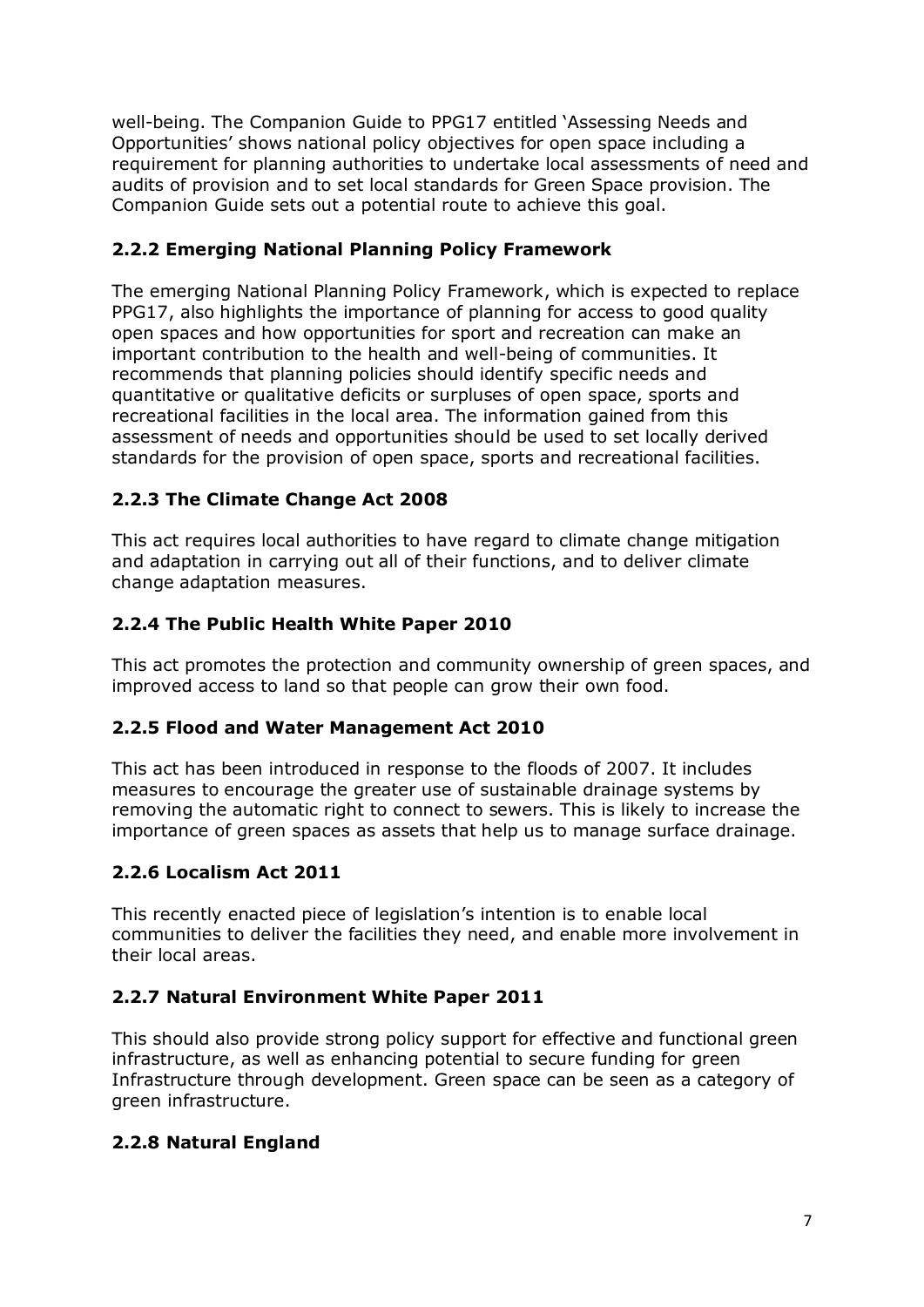Natural England promotes access to natural open space for biodiversity, recreation and well-being now and in the future. They have suggested a target of at least 2 hectares of accessible natural space within five minutes' walk of every home in England.

## **2.2.9 Sport England Active Design Guide**

Sport England has promoted the importance of well-designed places to encourage participation in sport and active recreation in their Active Design Guide. The document has three main themes of improving access, enhancing amenity, and increasing awareness. These themes are in line with the principles of the Green Space Strategy.

There are many local strategies and policies which influence the Green Space Strategy. Some of them are detailed in diagram below**.** 

# <span id="page-8-0"></span>**2.3 Greenspace Strategy links to other strategies and policies**

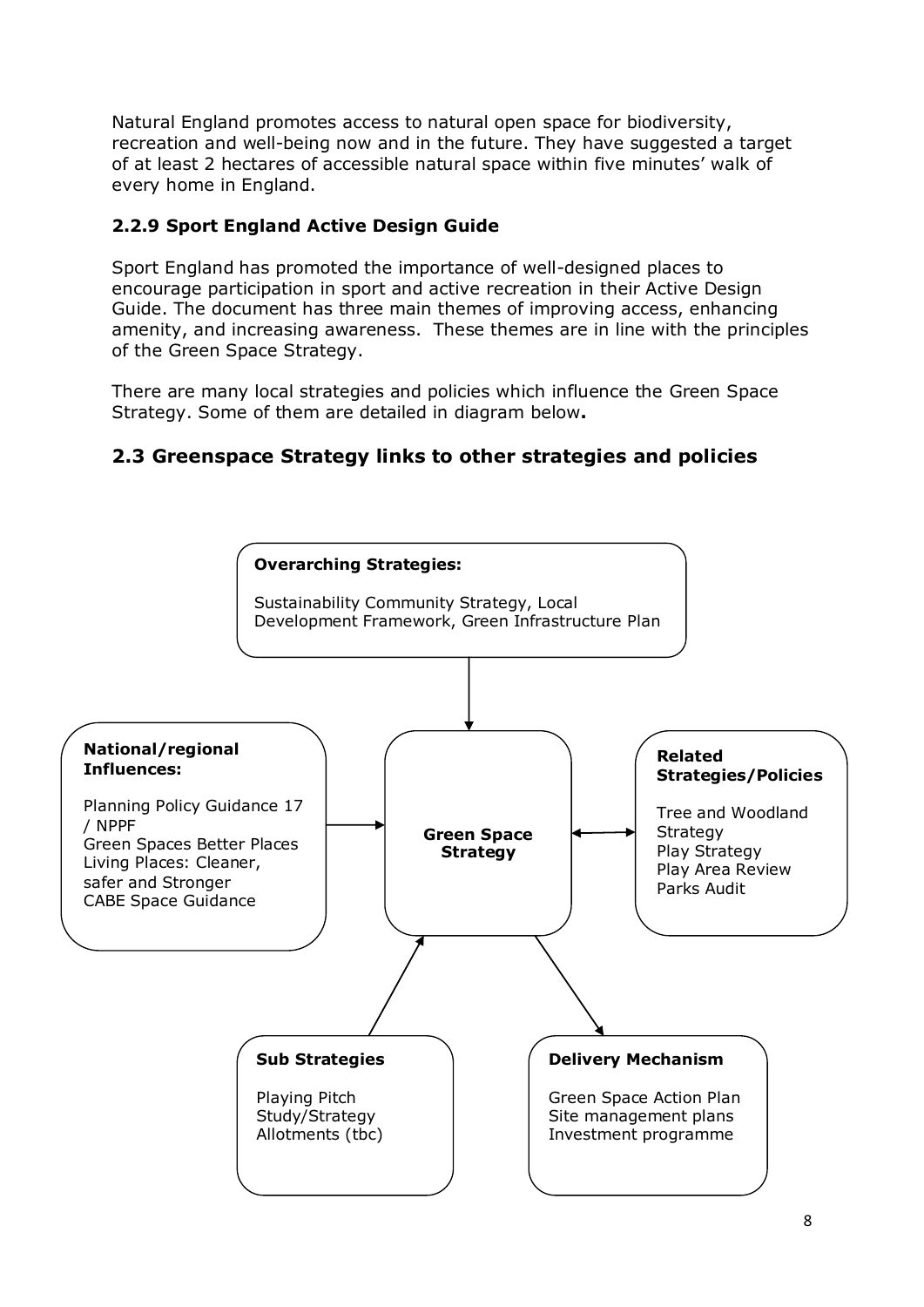#### **Key points**

- The government expects local authorities to prepare Green Space  $\bullet$ Strategies to ensure that future planning policy reflects local need for green space and recreation.
- National policy increasingly promotes the role of green spaces in  $\bullet$ addressing agendas such as health, children"s development, community cohesion and environmental sustainability.
- National organizations place emphasis on the need to ensure people have access to green spaces and that sites are safe, attractive and welcoming.
- Green spaces contribute to towards the vision of making Warwick district a great place to live work and visit as set out in the Sustainable Community Strategy and Fit for the Future.
- The Local Development Framework is required to ensure future provision of green space and that meets local needs, and will translate recommended green space standards into planning policy.
- A number of other local plans and strategies include recommendations that will help to guide and support the implementation of the Green Space Strategy.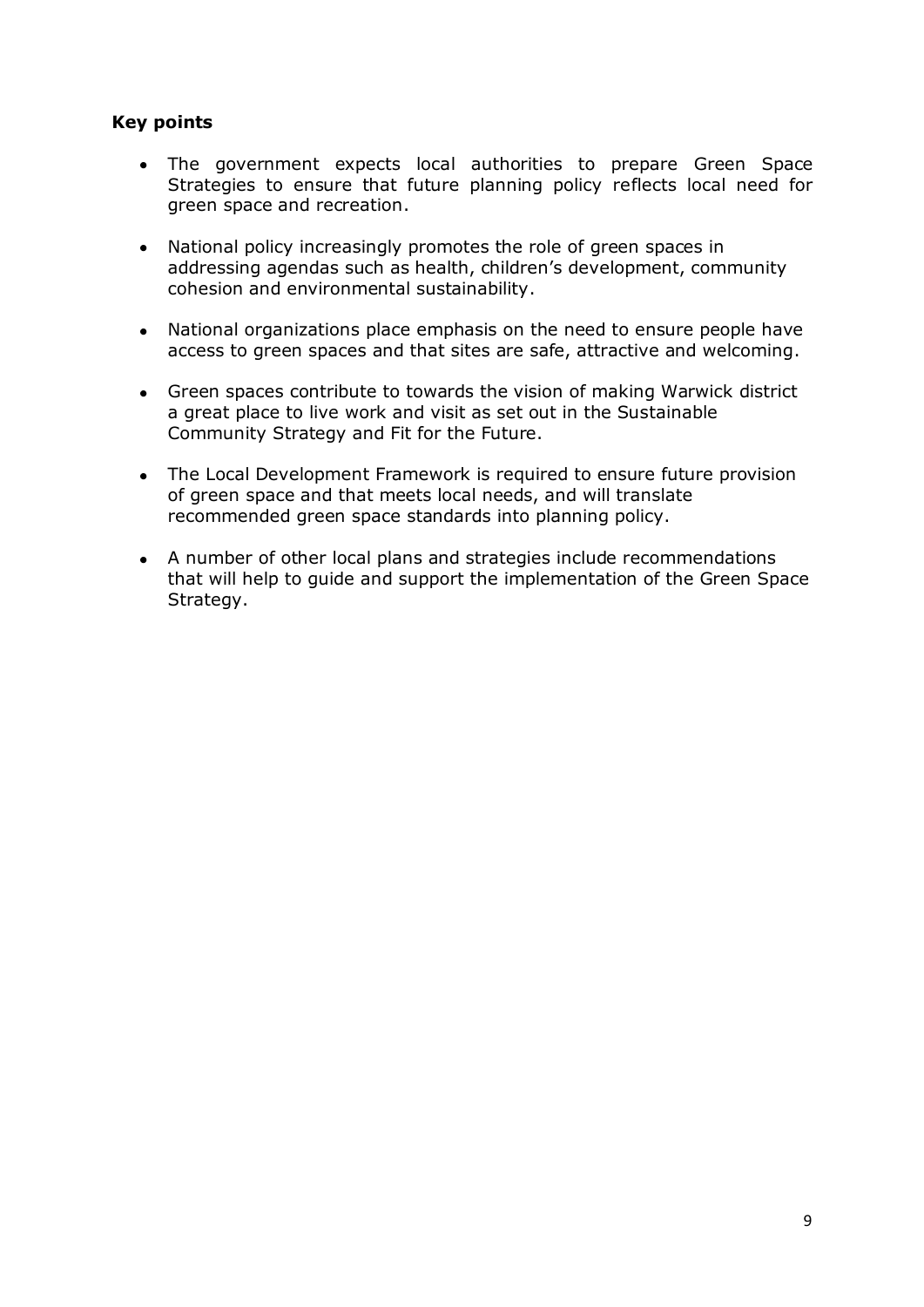# <span id="page-10-0"></span>**SECTION THREE: THE GREEN SPACE VISION FOR WARWICK DISTRICT**

## <span id="page-10-1"></span>**3.1 Green Space Vision**

At the core of this Green Space Strategy for Warwick district is the creation of a vision. By putting forward this vision, the Council and its partners will provide a benchmark statement by which all green spaces, whatever their size or status will be judged. This vision is based on national and local priorities and seeks to enshrine principles to make things happen. The shared vision for green space in Warwick district is:

#### **By 2026 there will be a well planned and managed network of integrated, accessible and diverse green spaces within Warwick district; creating a sustainable environment for the benefit of people, wildlife and our natural heritage.**

The success of the Green Space Strategy will be measured in a number of quantative and qualitative ways. The outcomes from the Green Space Strategy will create a district where:

- Green spaces will be at least "good" in quality, according to an adopted quality standard.
- Green spaces will be more welcoming, safer, cleaner and more sustainable.
- Green space will further contribute to economic and social wealth.
- Everyone will have sufficient access to unrestricted green space.
- Networks of habitats will improve species diversity.
- Children and young people can safely access and explore the local environment.
- Communities are actively included with managing their local green space.
- People are healthier and fitter through accessible, high quality green  $\bullet$ space.

Overall Warwick district will have a green space asset fit for the future, where the multifunctional role of green space is recognised and fostered and where the management of green space meets the highest levels of sustainability.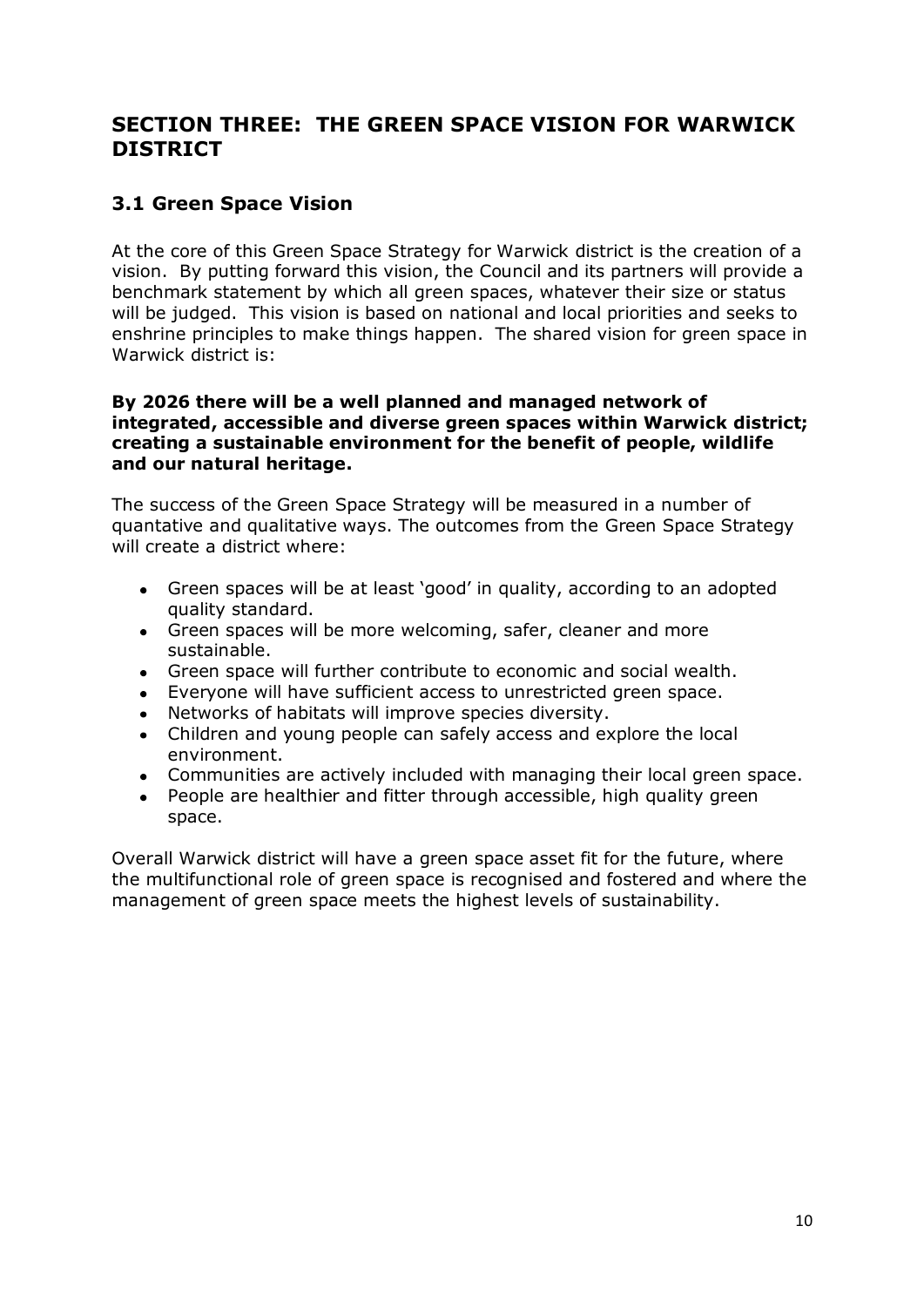# <span id="page-11-0"></span>**SECTION FOUR: WHERE ARE WE NOW?**

## <span id="page-11-1"></span>**4.1 Warwick district green space**

#### **4.1.1 Parks and Open Spaces Audit**

Without an understanding of what we have, where it is and its quality and accessibility, it would be extremely difficult to plan how to provide, maintain and develop green spaces in the future. To complete this task a comprehensive audit across the district was undertaken of accessible green spaces to give baseline data for the Strategy. This methodology was based on guidance within 'Assessing Needs and Opportunities - PPG17 Companion Guide' (2002).

A total of 461 accessible green spaces were identified and mapped. By using Geographical Information Systems the sizes and accessibility of green spaces could be calculated quickly and reliably. Information was later used to assess each site"s importance. Full details of the how the audit was carried out and what it found are given in a separate report, "Warwick Parks and Open Spaces Audit (2008). A summary of the main findings is given in the following sections.

#### **4.1.2 Green Space Classification**

| <b>Typology</b>                           | <b>Description of primary purpose</b>                                                                                                                                                       |
|-------------------------------------------|---------------------------------------------------------------------------------------------------------------------------------------------------------------------------------------------|
| Parks and Gardens                         | Accessible, high quality opportunities<br>for informal recreation and community<br>events.                                                                                                  |
| Natural Areas including Urban<br>Woodland | Wildlife conservation, biodiversity and<br>environmental education and<br>awareness.                                                                                                        |
| <b>Green Corridors</b>                    | Walking, cycling or horse riding,<br>whether for leisure purposes or travel<br>and opportunities for wildlife migration.                                                                    |
| <b>Outdoor Sports Facilities</b>          | Participation in outdoor sports, such as<br>pitch sports, tennis, bowls, athletics or<br>countryside and water sports.                                                                      |
| Amenity green space                       | Opportunities for informal activities<br>close to home or work or enhancement<br>of the appearance of residential or<br>other areas.                                                        |
| Children's and Youth Areas                | Areas designed primarily for play and<br>social interaction involving children and<br>young people, such as equipped play<br>areas, ball courts, skateboards areas<br>and teenage shelters. |

PPG17 proposes definitions for nine types of green spaces that can be used to categories audited sites.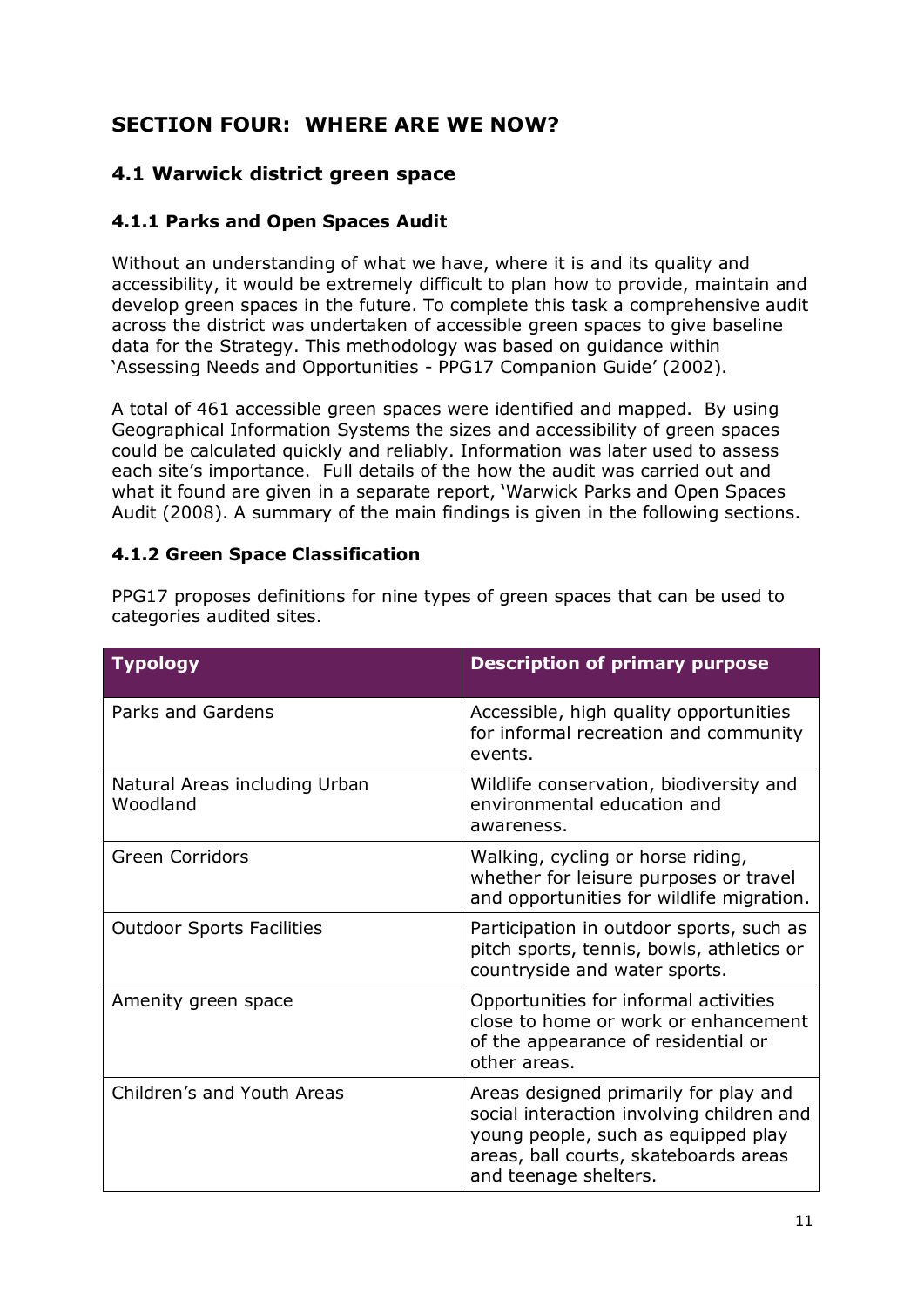| <b>Typology</b>                                          | <b>Description of primary purpose</b>                                                                                                                            |
|----------------------------------------------------------|------------------------------------------------------------------------------------------------------------------------------------------------------------------|
| Allotments, Community Gardens and<br>Urban Farms         | Opportunities for those people who<br>wish to grow their own produce as part<br>of the long term promotion of<br>sustainability, health and social<br>inclusion. |
| Burial Ground inc disused churchyard,<br>closed cemetery | Quiet contemplation and burial of the<br>dead, often linked to the promotion of<br>wildlife conservation and biodiversity.                                       |
| Civic Space                                              | Civic or market square providing a<br>setting for civic buildings, public<br>demonstrations and community events.                                                |

#### Table 2: Level 1 Typology Primary Purpose

Assigning green spaces to these categories formed part of the site survey process. Some sites, particularly larger ones, can have a mix of different types of landscape and use within them. For example, a park might include outdoor sports and natural areas. The type simply indicates the dominant character of each site, and cannot be used on its own to reliably assess the overall supply of different types of accessible open space. Civic space was only addressed in the green space audit where it was green space, i.e. formal gardens. Civic space that was predominantly hard landscape was not addressed.

## **4.1.3 Accessibility and Hierarchy of green space**

Two other methods were also used to classify green space and these were accessibility and hierarchy. Accessibility was used to identify those spaces which the public could freely access at all reasonable times without membership or specific consent of the owner. It was based on 3 levels as shown in Table 3 below.

| <b>Accessibility</b> | <b>Context and description</b>                                                                                                                                                                                                                                                                                                  |
|----------------------|---------------------------------------------------------------------------------------------------------------------------------------------------------------------------------------------------------------------------------------------------------------------------------------------------------------------------------|
| Unrestricted         | Locations and venues where public access is freely<br>available at the point of delivery. Typically, the premise<br>is for uninterrupted public access -24hrs per day over<br>365 days per year. Within this framework, there may<br>be minor partial physical or operational restrictions to<br>prevent anti social behaviour. |
| Limited              | Locations or venues that project an element of<br>exclusion presented through physical, social, emotional<br>or economic barriers. Typically this may be where sites<br>are publicly or privately managed for a specific user<br>group or purpose.                                                                              |
| Not accessible       | Sites which are not open or accessible to the general<br>public.                                                                                                                                                                                                                                                                |

Table 3: Accessibility Types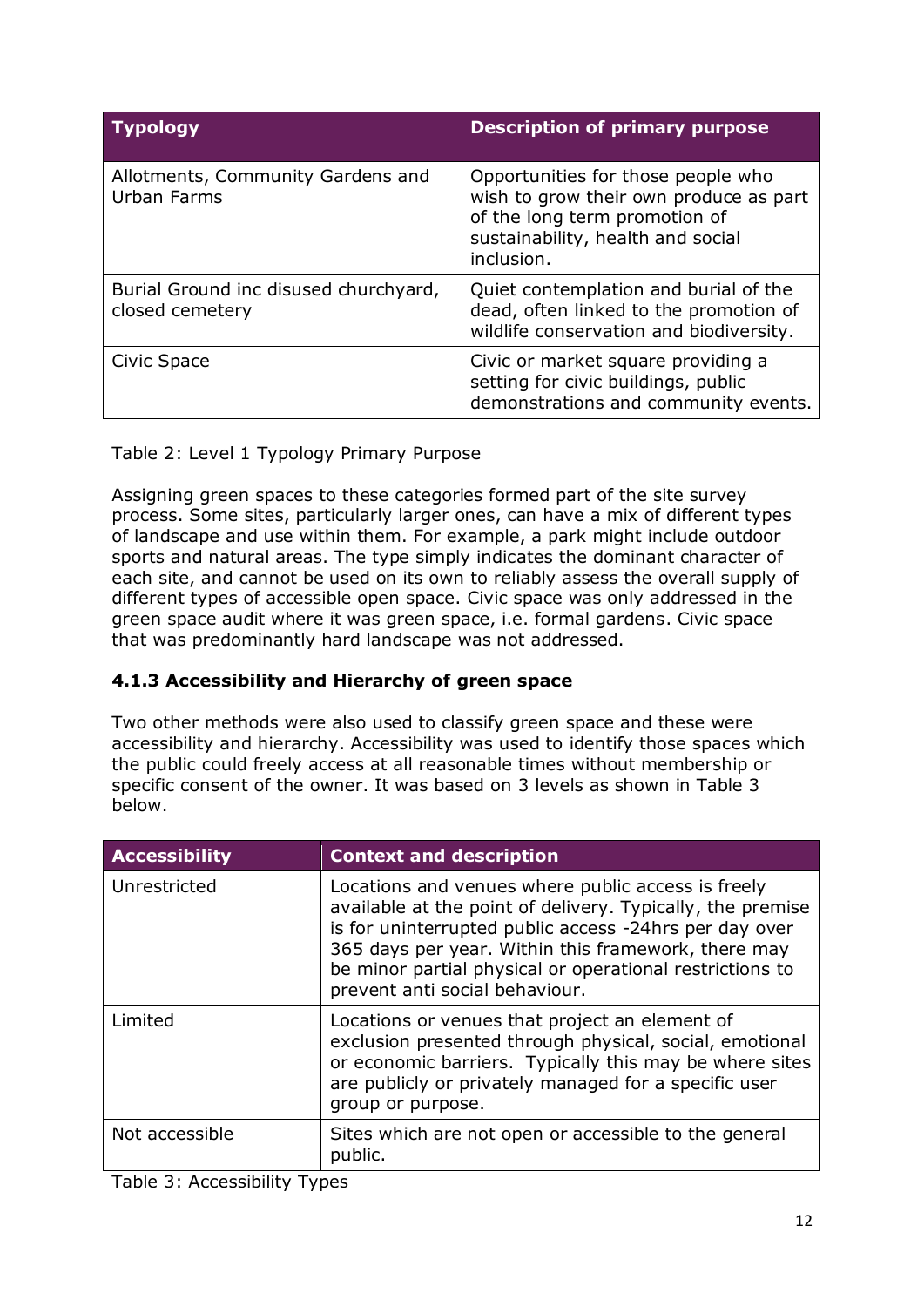As detailed within the scope, sites with limited access and those that are not accessible, were removed from the analysis since these sites typically have less recreational value than sites which are freely available for public use. When all of the 461 green spaces were categorised according to accessibility 67% had unrestricted access as shown in Table 4 below.

| Accessibility  | Nº of Sites | $\frac{0}{0}$ |
|----------------|-------------|---------------|
| Unrestricted   | 311         | 67%           |
| Limited        | 142         | 31%           |
| Not Accessible | 8           | 2%            |
| <b>Total</b>   | 461         | 100 %         |

Table 4: Accessibility of green space in Warwick district

Hierarchy was based on the significance of the space taken from a variety of factors including community consultation information and the auditor's knowledge of the site.

| <b>Hierarchy</b>   | <b>Context and description</b>                                                                                                                                                                                                                 |
|--------------------|------------------------------------------------------------------------------------------------------------------------------------------------------------------------------------------------------------------------------------------------|
| <b>Destination</b> | A site with a particularly strong sphere of influence<br>within a sub regional context. Typically includes sites<br>with a well established tourism base or associated<br>with a particular or unique cultural, social or<br>historical event. |
| <b>District</b>    | Usually a site that has a sphere of influence at a<br>district-wide level. Typically large to medium sized<br>open spaces with a multifaceted range of features<br>and activities, which attract a wide audience.                              |
| Neighbourhood      | A site with sphere of influence across a specific<br>audience or distinct geographical area. Function is<br>likely to have a strong community identity and<br>unlikely to attract people from the wider District.                              |
| Local              | Areas with a very localised sphere of influence<br>attributed to amenity open space. Typically likely to<br>be only relevant to communities on a street by street<br>basis.                                                                    |

#### Table 5: Hierarchy

An important characteristic of Neighbourhood and District green space is their wider catchment area than typical Local green spaces. Consultation has shown than local people will walk on average five minutes to reach a local site, but around ten minutes to visit a Neighbourhood site. These figures are similar to those identified from research elsewhere in Britain. However, district and destination sites will be more likely to attract people using cars and public transport from further away because of their special interest.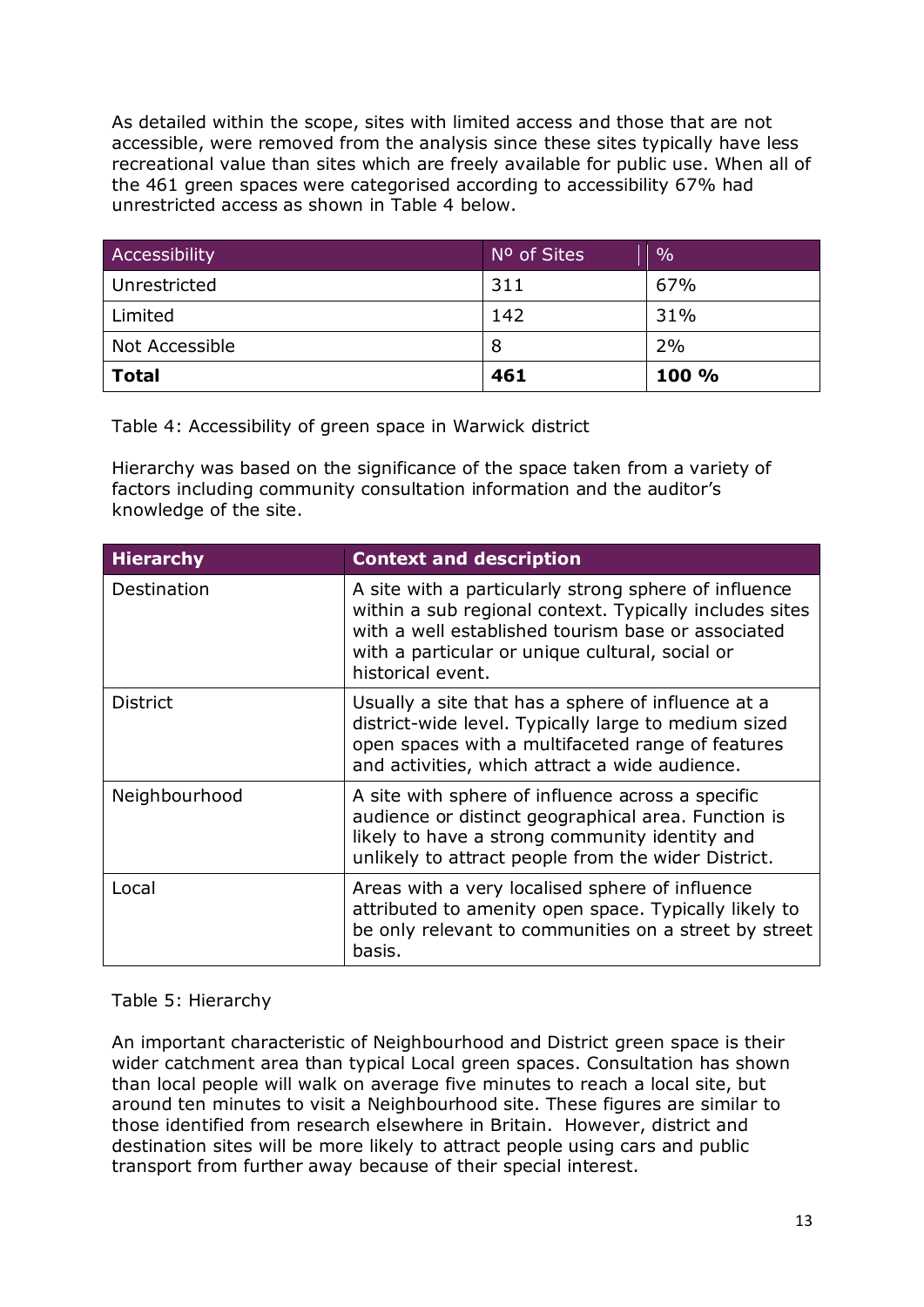Once the green spaces had been mapped it was then considered how accessible they are to local people. The catchment areas were mapped for those green spaces with unrestricted access based on their hierarchy and the straight line walking distance. For unrestricted green space a walking distance of 400m was used. The catchment areas that were plotted were then reduced to take into account severance lines such as roads, railway lines, canals which would limit pedestrian accessibility. These catchments were further modified to allow for known access points such as bridges, underpasses, road crossings etc. Overall the accessibility mapping provides an indication of which areas of the district do not have access to unrestricted green space.

The amount of natural and semi natural green space within the district was compared against Natural England"s Accessible Green Space Standard (ANGST). When considering Children"s/Youth Areas, provision was measured against Warwick Districts catchment of 500m for local hierarchies, and a further comparison using the National Playing Fields Associations "Six Acre Standard" of a 240m buffer or catchment based on a five minute walking distance Our findings from this exercise are that generally access at 400m to green space from residential areas is good with exceptions, even when considering severance lines.

As regards access to natural areas it is evident that there are gaps in provision across the district when the "local" site standard is applied, see map titled "Unrestricted Natural Green Space and Green Corridor greater than 2 Hectares". There is better provision at 'town' site level, and gaps again at 'district' site level. Total coverage of the Local Nature Reserves (LNR) represents 0.73 hectares per 1000 population, which is 0.27 hectares below the ANGST model standard.

As regards play area provision the 500m coverage was reasonable with exceptions, but against the 240m buffers, there a number of deficits against the standard e.g. the northern section of Warwick bounded by the A46. A recent review of the Council's play areas was carried out in 2011, and has enabled the Council to develop a local Play Area Standard for the district. This has been applied to the Council"s current play area provision and will also influence future play areas on new development sites. Part of the standard relates to accessibility, with a 480m distance threshold being set. For clarity 480m is the NPFA definition of a 10 minute walk, while many other leading authorities use the equivalent of 500m.

## **4.1.4 Quantity of green space**

The detailed assessment work of the Parks and Open Spaces Audit has provided a clear picture on the current levels of supply of unrestricted green space, see map titled "Unrestricted Green Space". When the distribution of unrestricted access sites was analyzed by the type of space the key forms of provision were as follows.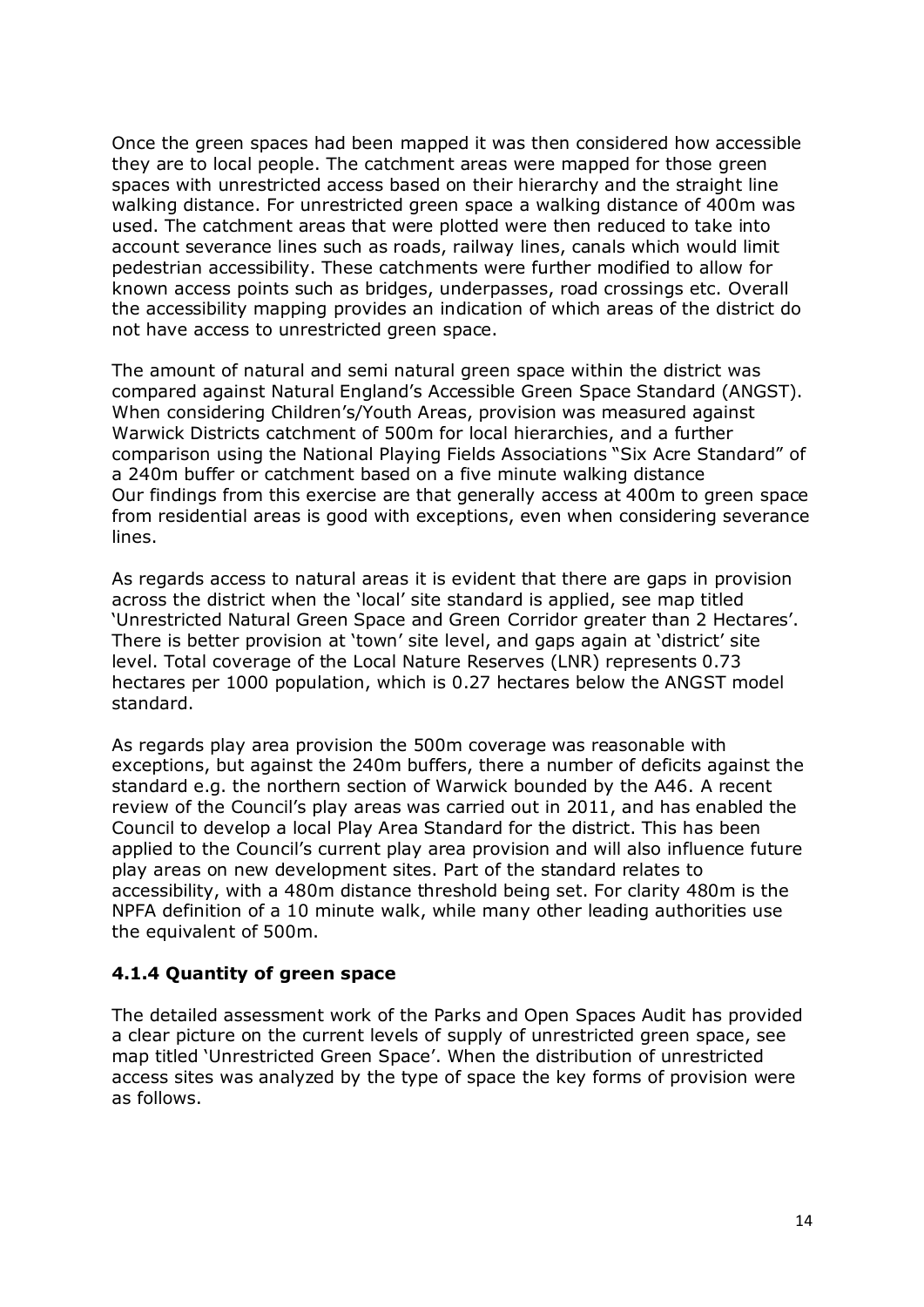| <b>Primary Typology</b>                                             | N <sup>o</sup> of Sites | Area (Ha) | % of Total area<br>(ha) |
|---------------------------------------------------------------------|-------------------------|-----------|-------------------------|
| Allotment, Community Garden,<br>Urban Farm                          | $\overline{0}$          | 0         | 0.00%                   |
| Amenity green space                                                 | 156                     | 93.29     | 13.54%                  |
| Burial Ground inc. disused<br>churchyards and closed<br>cemeteries. | 42                      | 48.35     | 7.02%                   |
| Children's/Youth Areas                                              | 12                      | 2.51      | 0.36%                   |
| Civic Space                                                         | 5                       | 1.06      | 0.15%                   |
| Green Corridor                                                      | 22                      | 20.55     | 2.98%                   |
| <b>Institutional Land</b>                                           | 0                       | 0         | $0.00\%$                |
| Natural Areas inc. Urban<br>Woodland                                | 32                      | 241.77    | 35.10%                  |
| <b>Outdoor Sports Facility</b>                                      | $\overline{2}$          | 31.22     | 4.53%                   |
| Park or Garden                                                      | 40                      | 250.55    | 36.30%                  |
| <b>Total</b>                                                        | 311                     | 688.81    | 100.00%                 |

Table 6: Unrestricted green space by typology

The above table shows that Parks or Gardens (36.3%) and Natural Areas including Urban Woodland (35.10%) make up almost two thirds of the unrestricted green space within the Warwick district.

| Size Range          | N <sup>o</sup> of Sites | $\frac{0}{0}$ |
|---------------------|-------------------------|---------------|
| Over 20 hectares    | 14                      | 3.08%         |
| 10 to 19.9 hectares | 11                      | 2.39%         |
| 5.0 to 9.9 hectares | 26                      | 5.64%         |
| 2.0 to 4.9 hectares | 59                      | 12.80%        |
| 1.0 to 1.9 hectares | 62                      | 13.45%        |
| 0.5 to 0.9 hectares | 89                      | 19.31%        |
| Under 0.5 hectares  | 200                     | 43.38%        |
| <b>Total</b>        | 461                     | 100.00%       |

Table 7: Size of green space in Warwick district

The table above shows that the distribution of sites by size essentially follows a pyramid pattern with a greater number of smaller sites and fewer larger sites. Half of the sites audited are between 0.5 and 9.9 hectares in size and 5.4% are over 10 hectares in size.

The 2001 Census recorded a resident population of 125,391 for Warwick district. This figure has been used to calculate the amount of accessible green space per 1000 population for Warwick district. This data has also been broken down by green space type as shown in Table 8 below.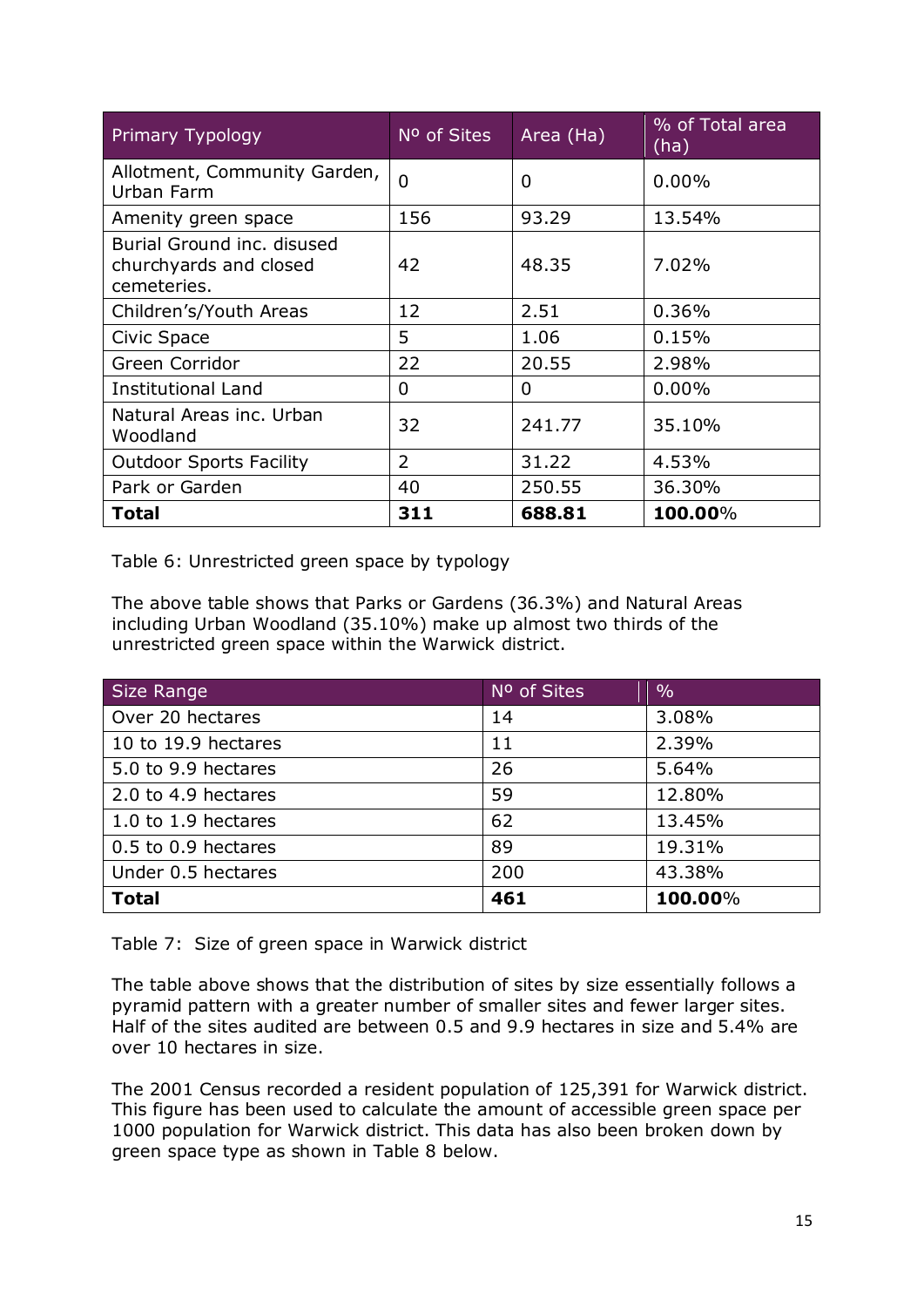| Primary Typology                             | Amount of<br>Unrestricted<br><b>Green Space</b><br>(Ha) | Amount of<br>Unrestricted<br><b>Green Space</b><br>(Ha) per 1,000<br>population |
|----------------------------------------------|---------------------------------------------------------|---------------------------------------------------------------------------------|
| Allotment, Community Garden, Urban Farm      | 0                                                       | 0.00                                                                            |
| Amenity Green space                          | 93.29                                                   | 0.74                                                                            |
| Burial Ground inc disused churchyard, closed | 48.35                                                   | 0.38                                                                            |
| Children's/Youth Area                        | 2.51                                                    | 0.02                                                                            |
| Civic Space                                  | 1.06                                                    | 0.01                                                                            |
| Green Corridor                               | 20.55                                                   | 0.16                                                                            |
| <b>Institutional Land</b>                    | 0                                                       | 0.00                                                                            |
| Natural area inc Urban Woodland              | 241.77                                                  | 1.92                                                                            |
| <b>Outdoor Sports Facility</b>               | 31.22                                                   | 0.25                                                                            |
| Park or Garden                               | 250.05                                                  | 1.99                                                                            |
| <b>District Total</b>                        | 688.81                                                  | 5.47                                                                            |

Table 8: Quantity of Unrestricted Green space per 1000 population

Table 8 illustrates that Warwick district has an average of 5.47 hectares of unrestricted green space per 1000 population. Parks or gardens have the best ratio of area to people with 1.99 hectares per 1000 population followed by natural areas including urban woodland 1.92 hectares per 1000 population

When all accessible green space is analyzed at a ward level then significant variation is found from areas such as Bishops Tachbrook and Leamington Clarendon having 31.99 and 29.13 Hectares per 1000 population respectively, down towards wards such as Leamington Manor and Lapworth both with less than 1 hectare per 1000 people. However ward level comparison can be misleading as a site just inside a ward boundary of a neighbouring ward will potentially provide for both wards.

| Local Authority                      | Hectares of Unrestricted Green space   |
|--------------------------------------|----------------------------------------|
| Canterbury City Council              | 27.95 hectares/1,000 population        |
| Harrogate District Council           | 7.19 hectares/1,000 population (draft) |
| Chelmsford Borough Council           | 6.83 hectares/1,000 population         |
| <b>Warwick District Council</b>      | 5.47 hectares/1,000 population         |
| North Hertfordshire District Council | 4 hectares/1,000 population            |
| Charnwood District Council           | 3.78 hectares/1,000 population         |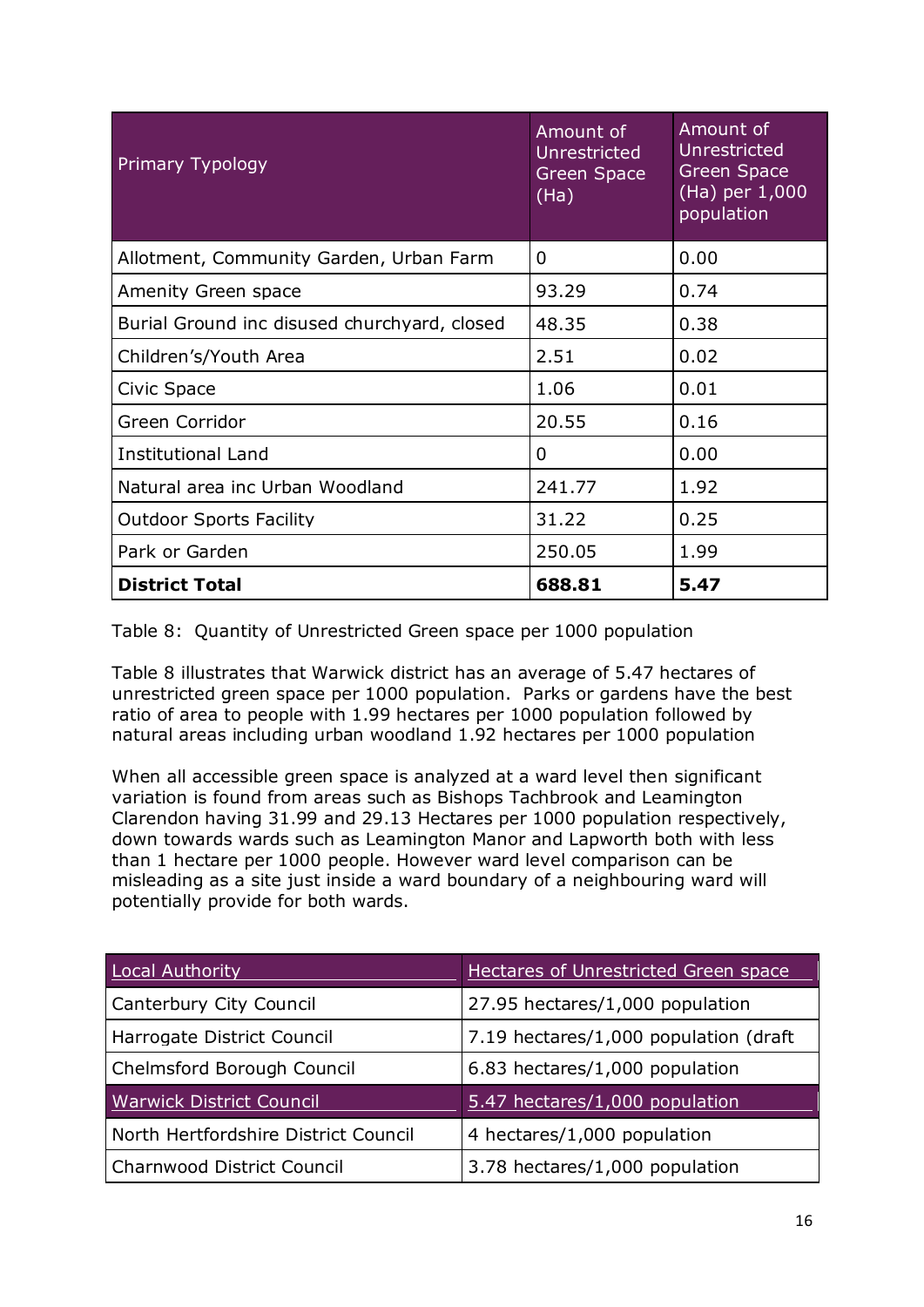| <b>Chester City Council</b>      | 3.6 hectares/1,000 population (draft) |
|----------------------------------|---------------------------------------|
| Macclesfield Borough Council     | 3.23 hectares/1,000 population        |
| Cheltenham Borough Council       | 3.10 hectares/1,000 population        |
| Colchester Borough Council       | 2.64 hectares/1,000 population        |
| Mid Sussex District Council      | 1.81 hectares/1,000 population        |
| <b>Cherwell District Council</b> | Rural: 0.59 hectares/1,000 population |
|                                  |                                       |

Table 9: Quantity of Provision in Other Local Authority Areas

Table 9 compares the provision of unrestricted green space in the Warwick district with a selection of other similar local authorities. Overall Warwick district compares reasonable well and is ranked fourth out of the twelve local authorities within the comparison group. It is noticeable that Warwick district has more hectares per 1000 population of unrestricted green space than Chester City and Cheltenham Borough. Consultation with local people shows that most consider themselves lucky to have so much green space. Due to the overall amount of accessible green space available in the district, resources tend to be thinly spread. This can restrain efforts to provide the quality that local people would like to see. Whilst many green spaces play an important role in improving the quality of life for local people, others may be of limited value due to their size and location.

## **4.1.5 Quality**

This section of the strategy sets out the findings of the qualitative audit of green space provision within Warwick district. All accessible sites were assessed representing a good geographical spread of different types of green space. This is the second quality audit undertaken and replaces the original quality audit reported in the Parks and Open Spaces Audit 2008. Due to the resources available only the Warwick District Council owned accessible green spaces were assessed for quality. See map titled "WDC Owned Green Space with Quality Scores'

The results of this assessment are to be compared to the community"s perceptions gained through the Household survey.

A total of 171 WDC owned sites were identified to be assessed, against the criteria derived from the national standard for green space quality, the Green Flag Award (see **[www.greenflagaward.org.uk](file:///C:\Documents%20and%20Settings\david.anderson\Local%20Settings\Temporary%20Internet%20Files\Content.Outlook\7N8PNLEK\www.greenflagaward.org.uk)** for further information of the Award). The percentage scores were defined by the following Green Flag Scoring Line.

| <b>Very Poor</b> | Poor          | <b>Below</b><br>Average | Average       | Good          | <b>Excellent</b> |
|------------------|---------------|-------------------------|---------------|---------------|------------------|
| $0\% - 15\%$     | $16\% - 30\%$ | $31\% - 45\%$           | $46\% - 60\%$ | $61\% - 75\%$ | $76\%$           |

Table 10: Green Flag Scoring Line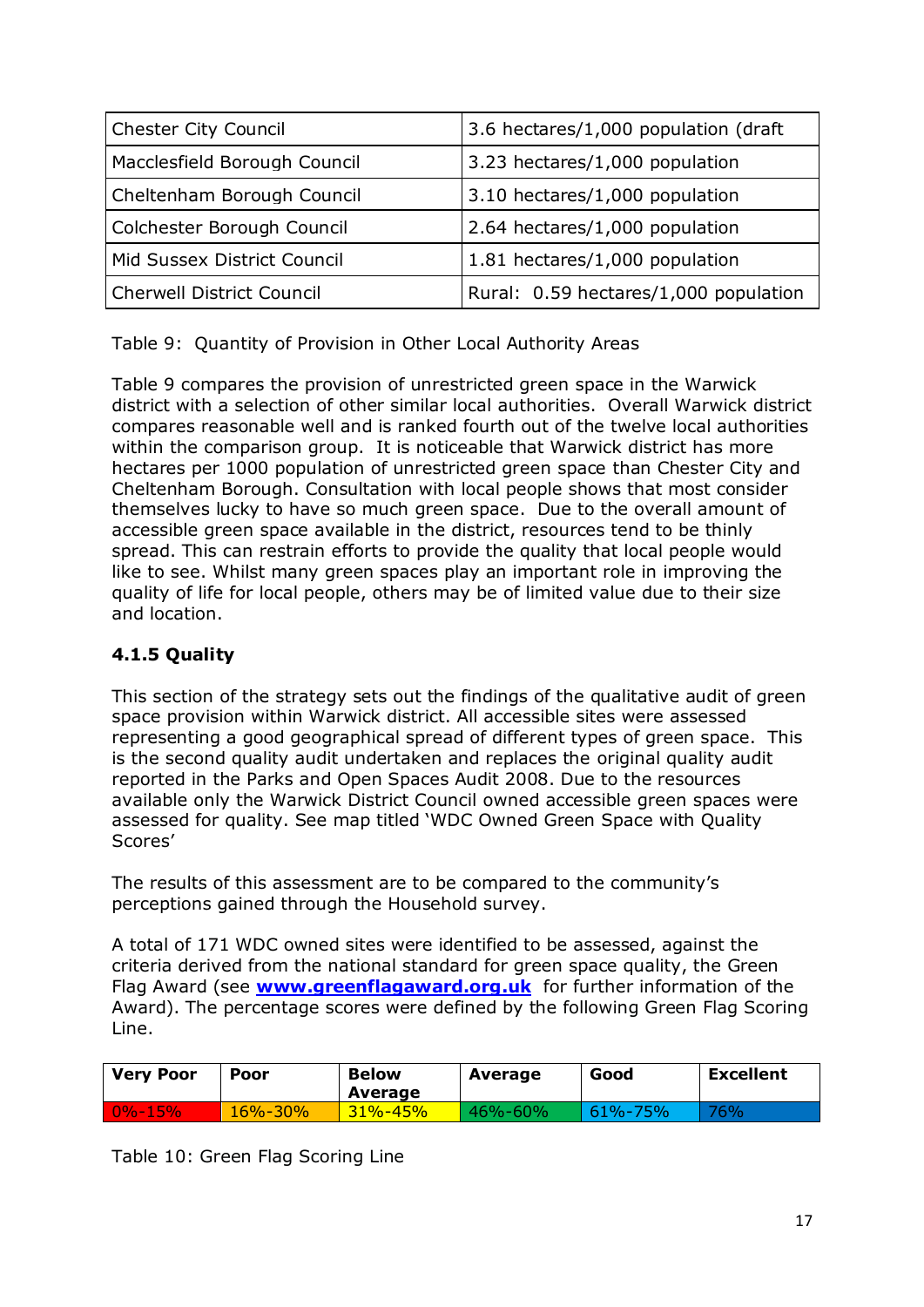Before considering any action relating to the analysis undertaken, the limitations of the approach must be set out. Certain types of green spaces will score lowly in the quality audit because of their very nature i.e. amenity green spaces which often tend to be small. Green Flag self assessment is very much geared towards parks and gardens as part of the Green Flag Award rather than incidental small pieces of amenity green space, or natural green spaces. A second limitation is that the assessment is a 'snap shot' in time. The quality audit was mainly carried out in April 2010, when both grounds maintenance and usage of parks is fairly low when compared to the peak time of the summer school holidays. This seasonal variation may impact on the quality of sites judged. However, ideally the quality for the visitor to the sites should be the same all year round.

Taking these points into consideration, the main issues arising from the site assessments are that only sixteen sites were scored as good quality, these included Jephson Gardens, Oakley Wood Crematorium and School Lane, using the Green Flag Scoring Line. The remaining 155 sites were "Average", "Below Average' and 'Poor' in quality. There were no 'Very Poor' sites and no 'Excellent' sites.

There is an 'Average' quality score of 51.2% across the district, with a sizeable number of the assessed sites score below the average score for the district which results in an overall 'Average' quality score using the Green Flag scoring line, see Table 10 above. This "Average" quality scoring may appear to be surprising, but is very comparable to much other Council green space quality audits. Dog fouling within the green spaces had the highest criteria scores on site, where as signage, provision of appropriate information and provision of appropriate educational interpretation/information score the lowest.

The Leamington locality areas are below the Warwick district averages, with Leamington Crown and Leamington Brunswick being the lowest quality wards. Conversely Warwick Rural and Kenilworth are the highest quality locality areas.

Combining Hierarchy and Typology Comparisons Neighbourhood Parks and Gardens score poorly when it comes to quality, whereas Destination scored best.

Respondents to the Household Survey scored consistently higher than the quality audit average scores. This is likely to be due to the fact that most people typically visit green spaces that they value and of reasonable quality, mainly the Destination green space, e.g. Jephson Gardens, St. Nicholas Park and Abbey Fields, whereas the quality audit assessed a larger number of sites of varying quality across the District.

#### **4.1.6 Green space value**

PPG17 recommends that each green space be assessed for its "value" in terms of its importance to the local and wider community. Value is a broader concept than quality, encompassing many different considerations such as scarcity value, symbolic associations, biodiversity and historic associations. For example, a high quality site may be of low value to the community if it is located in an inaccessible location (for example, away from residential areas) or has other access restrictions. Conversely, a small green space of poor quality may be of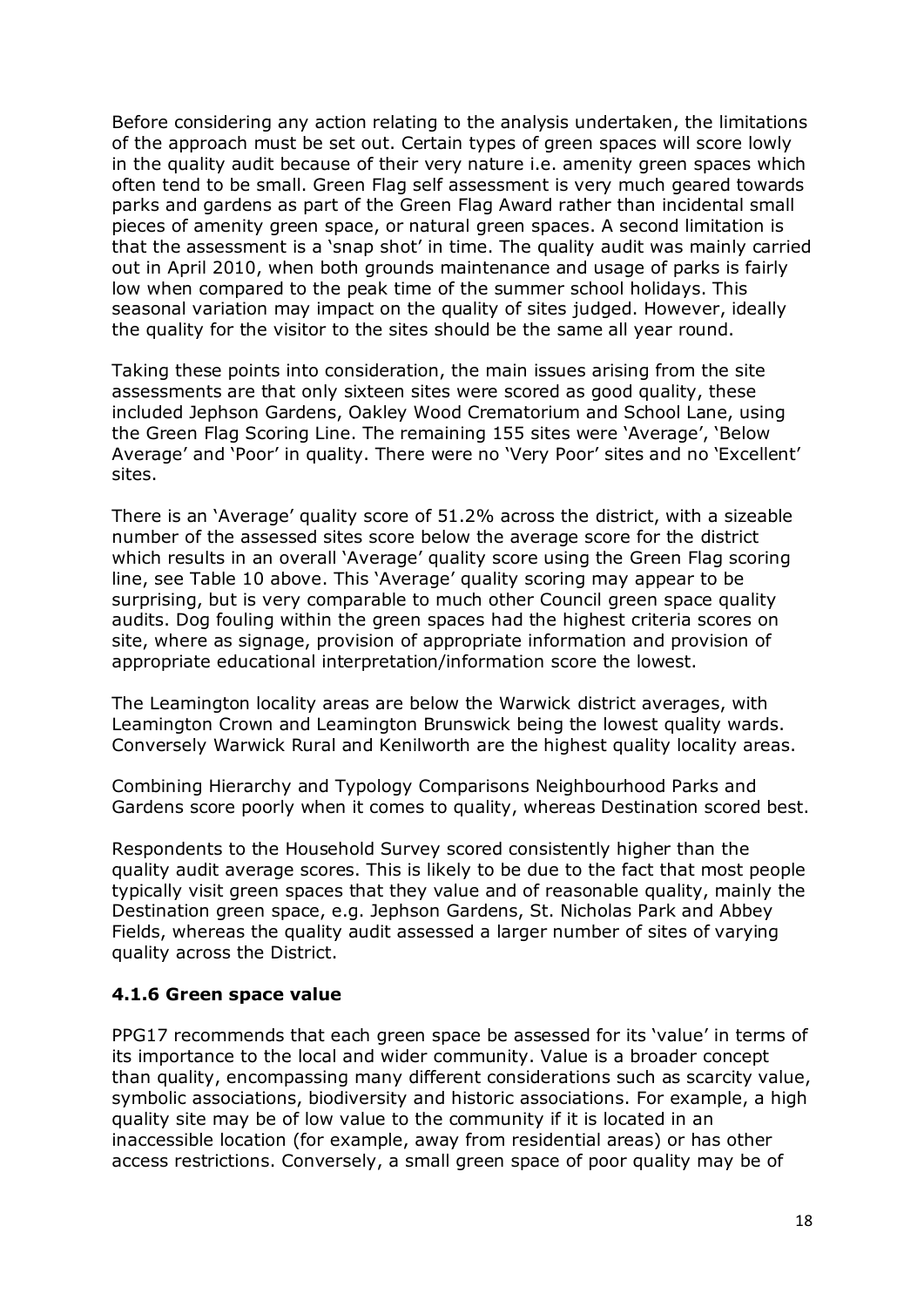high value to the community if it is the only green space within the immediate neighbourhood, or if it has important historic associations.

While the value of any green space for biodiversity, heritage or local character can be objectively assessed (and has been in other documents such as the habitat audit), the social value of a green space for local residents can only be assessed by public consultation. It would therefore be inappropriate to assign a value to each green space in this Strategy. Any proposal for a change in the status of any green space will need to consider its value to the community as well as the standards and actions set out in the Green Space Strategy. An attempt to assign a value score to sites was carried out for the Parks Audit, but for the reasons mentioned above these scores will not be used for the Strategy.

## **4.1.7 Connecting green spaces**

Improving green space provision is not just about individual sites. The value of green spaces can be greatly enhanced by linking them together into corridors and networks giving safe, attractive access for pedestrians and, in some cases, cyclists. In this way, the recreational opportunities offered by one site can be expanded to include those at other linked green spaces, as well as the enjoyment and health benefits of walking or cycling between them. An extensive network of such routes can also enable people living in urban areas to reach the countryside, offer increased opportunities for horse riding or provide a green alternative for journeys to work or school. By-laws prohibiting cycling and horseriding in some green spaces may need to be reviewed to achieve this.

If properly designed and managed, green corridors can also greatly enhance local biodiversity, allowing wildlife to move safely between green spaces, and providing valuable habitats within the corridor itself. They can also help to improve the landscape quality of the district by softening the visual impact of the built environment, and creating a sense of place within local communities. This is one of the functions of green infrastructure, and is increasingly being promoted nationally as an element in creating sustainable communities.

The opportunity exists to identify sites within the Parks Audit that could be linked with each other and to accelerate the development of a green network for Warwick district. This could also include accessible land alongside watercourses and other linear features. A Warwick District Green Infrastructure Delivery Assessment is being developed at the same time as this Strategy, and will detail new opportunities for green infrastructure across the district beyond current provision.

## **Key Points**

- Compared to some other councils Warwick district has a large amount of accessible green space per person.
- Some wards contain significantly more green space per person than  $\bullet$ others, and the proportions of different types of green space vary from one part of the district to the other.
- The value of green spaces can be enhanced by linking them together, although further work needs to be done to identify where this is feasible.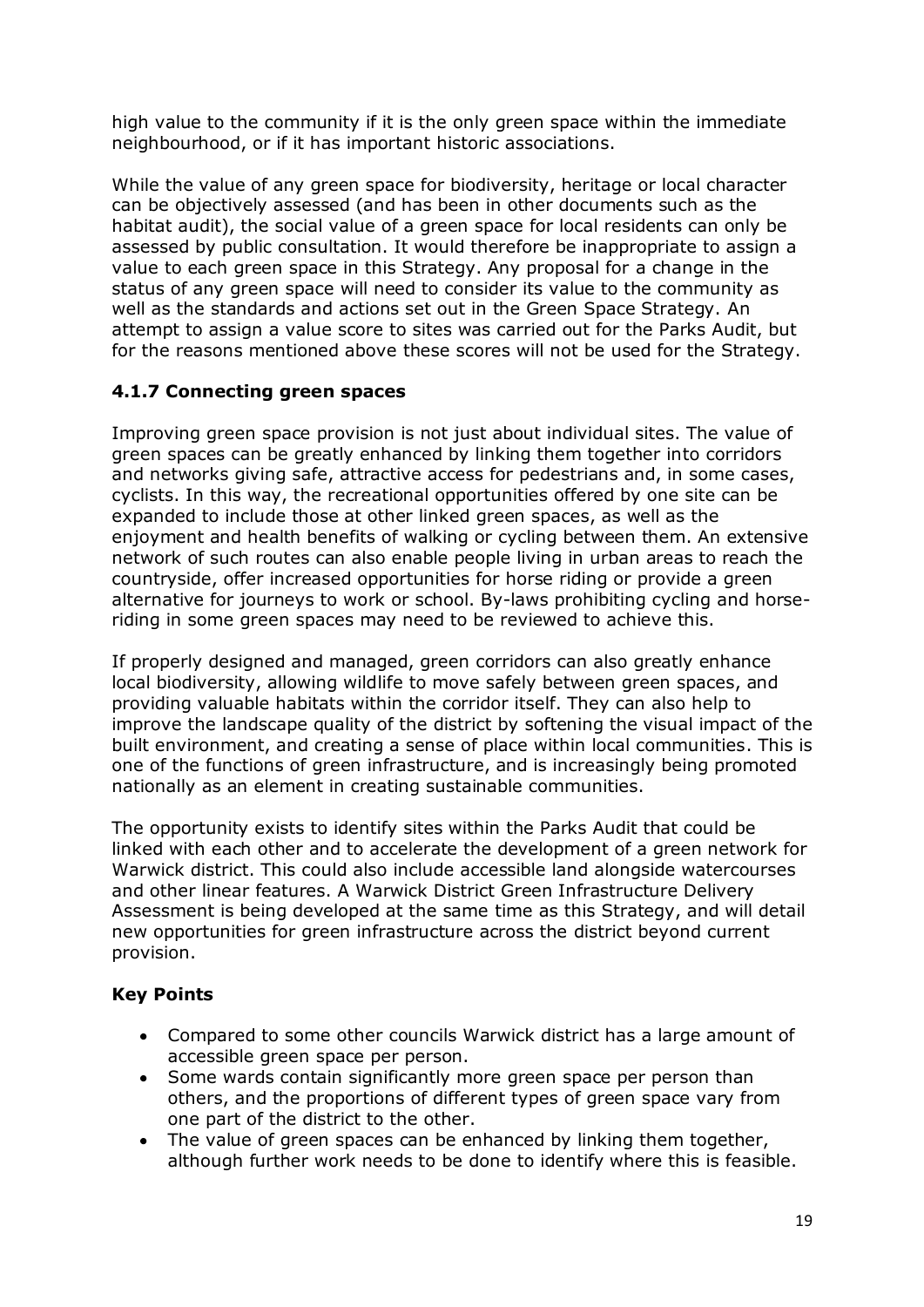- $\bullet$ By-laws prohibiting cycling and horse riding in some green spaces may need to be reviewed if such places are to support green travel choices fully.
- Separate studies highlight the biodiversity value of green spaces and  $\bullet$ landscape character, but further work is needed to assess wider environmental value.
- There are variations in the quality of green space, and a significant  $\bullet$ number of sites have been assessed as being poor or average in quality, highlighting the need for further site improvement.
- A set of quality standards need developing to allow quantifiable site  $\bullet$ improvement to be pursued and measured.
- A hierarchy of green spaces comprising "Local", "Neighbourhood" and  $\bullet$ "District" and "Destination" sites is proposed as a basis for accessibility standards.
- A quantity standard of 5.47 per 1000 of new green space has been approved for developments of new homes, with a minimum size of 0.1 hectares for any new green space.
- The new Local Plan will include plans for future housing, and the effect  $\bullet$ this will have on demand needs to be considered in planning future green space provision
- The Parks and Open Spaces Audit represents a snapshot in time and will therefore need to be regularly reviewed and revised to support future decisions.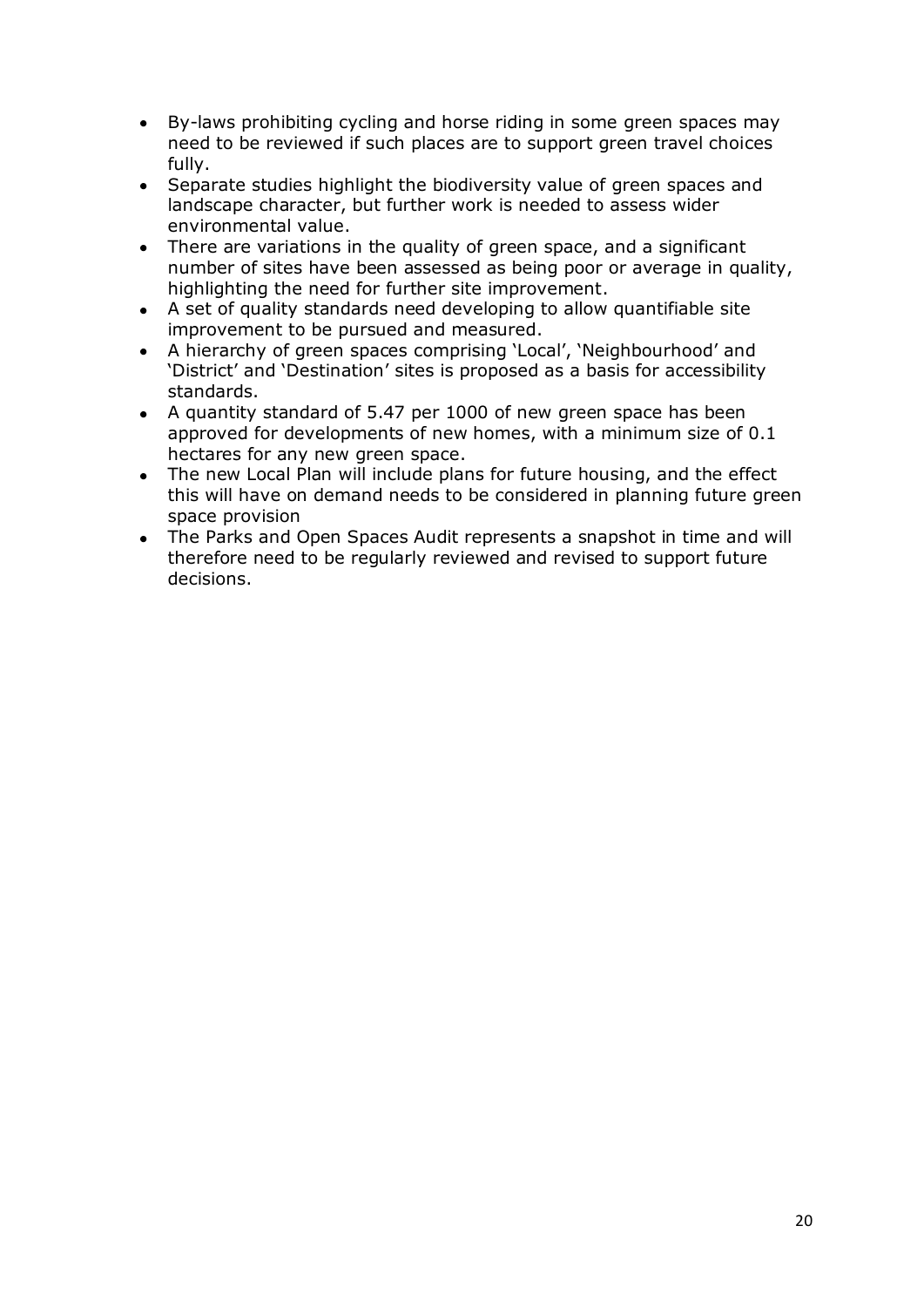# <span id="page-21-0"></span>**4.2 Demands and usage on green space**

Consultation with the local community has formed a key part in preparing the Parks and Open Spaces Audit for the Warwick District. The data collected has enabled qualitative judgements and assessments to be made about local demand and aspirations in relation to publicly accessible green space. In particular, evidence from the community consultation has been used to gain an understanding of existing use and to determine effective catchment areas. The household survey was conducted and complemented by other consultation work, including Citizen Panel questionnaires, consultation to support the development of the Warwick District Play Strategy and the Local Plan Consultation 2011.

## **4.2.1 Parks and Open Spaces Audit Household Survey**

A questionnaire was sent out to 5,000 households across the district. In total 948 questionnaires were returned, which equates to a 19% response rate. Typically the evidence derived from all the consultation reflects many national trends and similar studies undertaken at Sandwell, Bristol and Cheltenham.

## **Key Points**

- The majority of people have used green spaces in their local area in some form or another, with parks and gardens being the most popular type of venue.
- The main reasons for using green space are for walking and to relax.
- The most used sites in Warwick district are Jephson Gardens, Abbey Fields and St. Nicholas Park.
- Nearly 70% of respondents visit the green space they most use often at least once a week, and people tend to walk to their chosen venue.
- Major barriers to use include "lack of time" and issues relating to not feeling safe.
- $\bullet$ Personal safety is a reoccurring theme amongst adults, young people and children.
- In general terms local people feel that the existing provision of green spaces within the district is about right.
- The quality of open space within the District is perceived as being good but this reflects the Destination green spaces but not necessarily the smaller local green spaces.
- Over 80% of respondents believe the green space they visit most  $\bullet$ often could be improved, for example toilets, seating and litter bins.
- A desire for improved play spaces and further provision for young  $\bullet$ people is reflected in all consultation. In particular this is perceived by older people as being "something for young people to do" and also meeting demand based on the needs of young people.
- Management issues relating to dog fouling, maintenance of infrastructure and responding to litter and vandalism need to be addressed to improve customer satisfaction levels.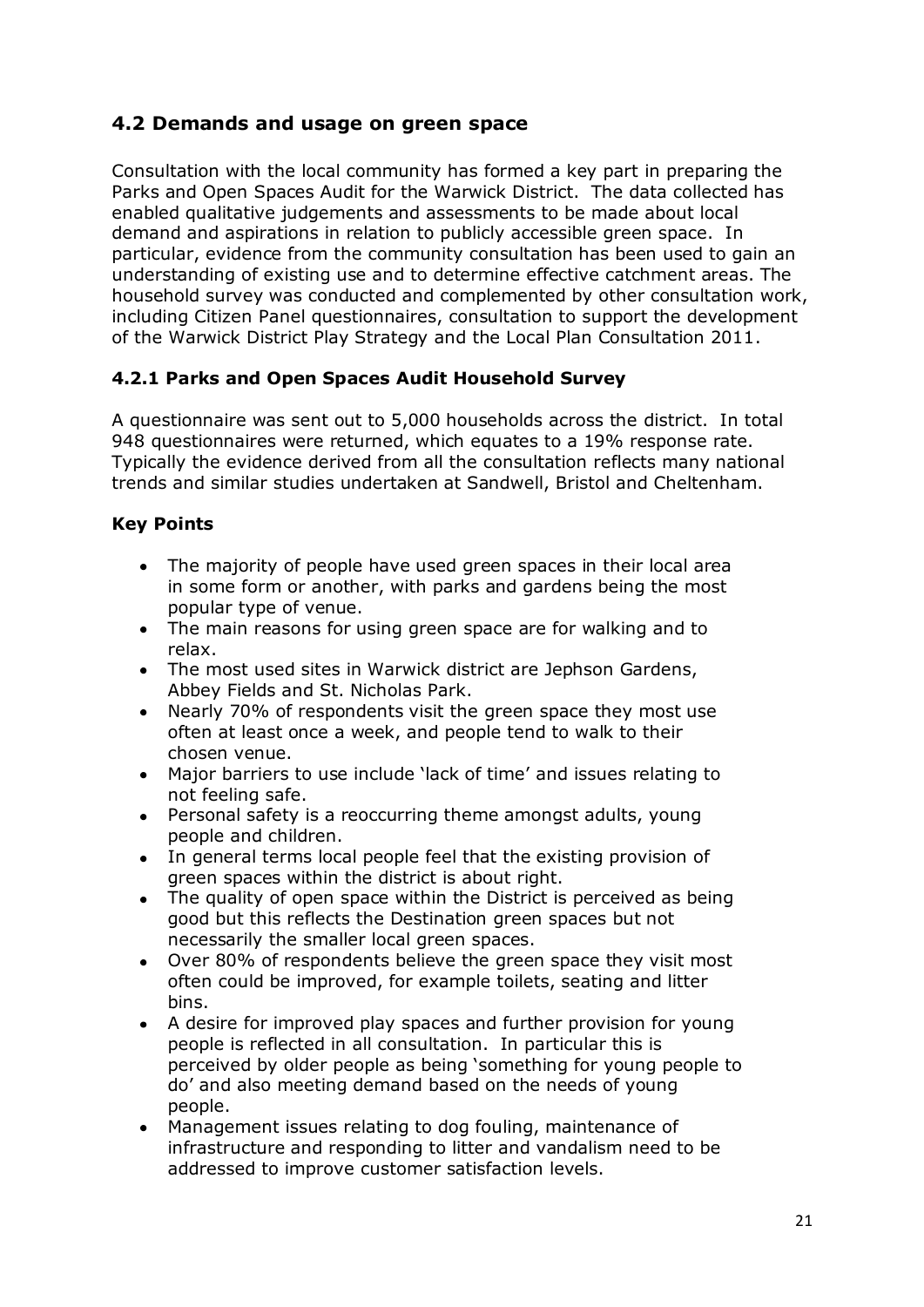- There was an underrepresentation of younger respondents
- More women than men responded

#### **4.2.2 Other relevant consultations**

The key findings from other consultations undertaken support many of the findings within the household survey. These include generally high usage of green spaces, fairly good satisfaction levels and with park users being prepared to walk 10 minutes to their most favoured green space. However more pressing issues included some safety concerns when using green space, the need for more and better facilities, improved facilities for young people and some issues over grounds maintenance.

More recent consultation included the Warwick District Council Local Plan Consultation 2011. Residents were asked to say what the most important things were making somewhere a good place to live in the district. The top six out of twenty things were the level of crime; education; health services; clean streets; affordable housing and parks and open spaces. Also compared with the 2008 Resident Survey, parks and open spaces have become a lot more important to residents. They were also asked to think about their local area and indicate things that most need improving. The second most important thing for improvement for residents was activities for teenagers.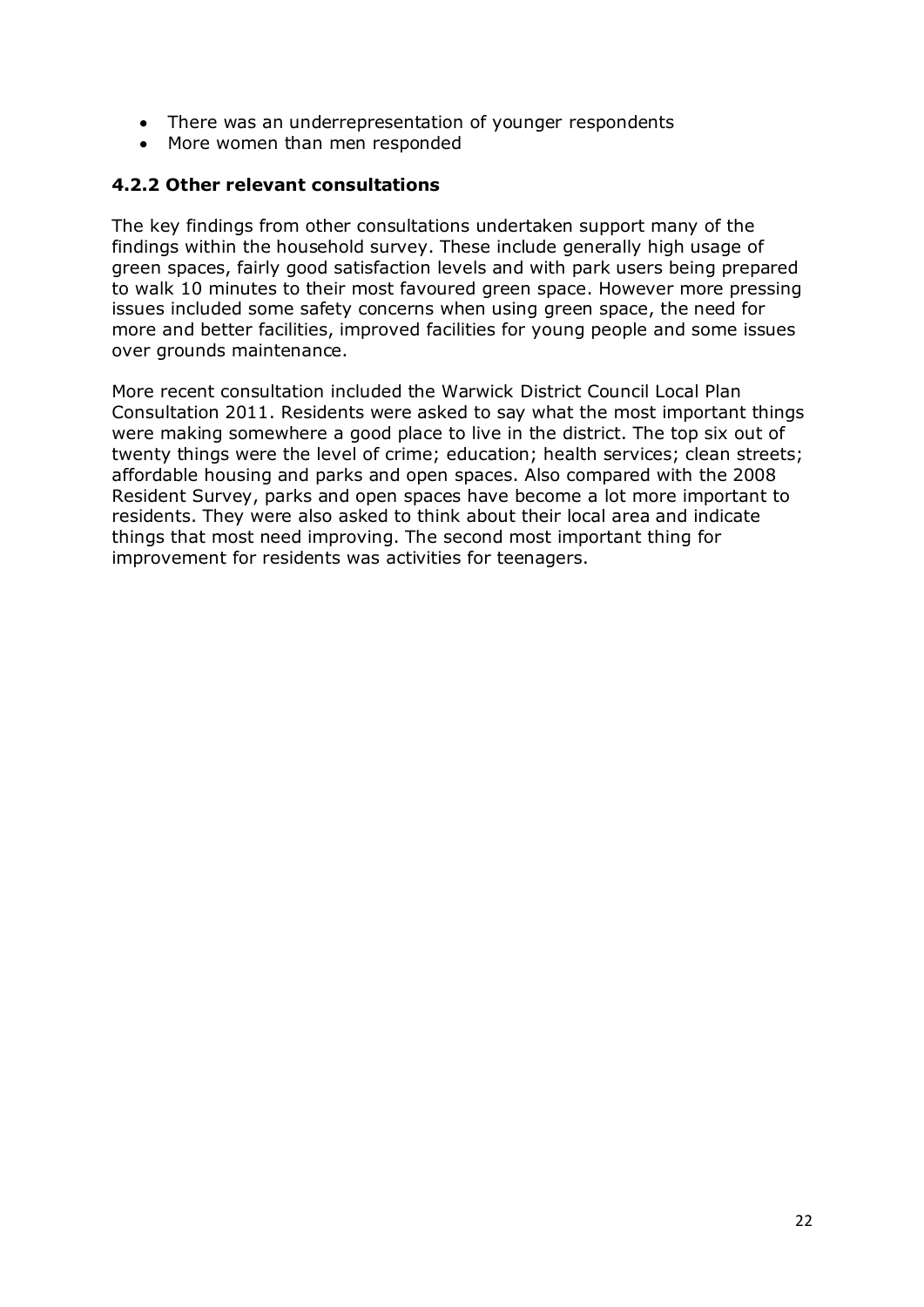# <span id="page-23-0"></span>**4.3 Site management and resources**

## **4.3.1 Site ownership**

The majority of publicly accessible green space is owned by Warwick District Council, with Town Councils, Parish Council, and the church predominately owning the remainder. Warwick District Council have acquired this land over a number of decades and continue to do so through adopting new green space created with new housing developments.

## **4.3.2 Leased land and partnerships**

The Council can lease land to commercial, community or other bodies which may be a more sustainable way of managing land. The leasing of Newbold Comyn golf course is the most recent example. Other councils have taken more radical approaches to leasing including the setting up of Community Trusts, but also other ways of transferring the management and maintenance.

The Council has a proven track record of working in partnerships, with Warwickshire Wildlife Trust, managing the Council's Local Nature Reserves, being the most successful. Other partnerships include The Leamington 4X Cycling Club, catering companies and other recreational operators.

Both the leasing of land and partnership arrangements can bring benefits, but it also must be acknowledged that this may involve risk and liabilities for those parties involved.

## **4.3.3 Managing green space**

This section focuses on the management of Warwick District Council owned land, since little is known about the management of other land. National guidance is in favour of a more integrated green space service for the development, management and maintenance of green spaces. In addition the production and use of management plans is also recommended to ensure continuity and adequate resourcing of site management and maintenance.

Green space management goes beyond grounds maintenance, and involves several principal departments including;

- Neighbourhood Services parks development, operational management  $\bullet$ and grounds maintenance of all types of green space
- Cultural Services park event management and leases  $\bullet$
- $\bullet$ Development Services – new green space on new developments and planning obligations
- Housing provider and manager of green space
- Property (including Engineering) maintenance of buildings and structures within green space
- Community Protection crime and disorder reduction and prevention in green space.

In addition to the above, the Asset Management Steering Group has a strategic role in managing the Council"s assets, including land and buildings, and any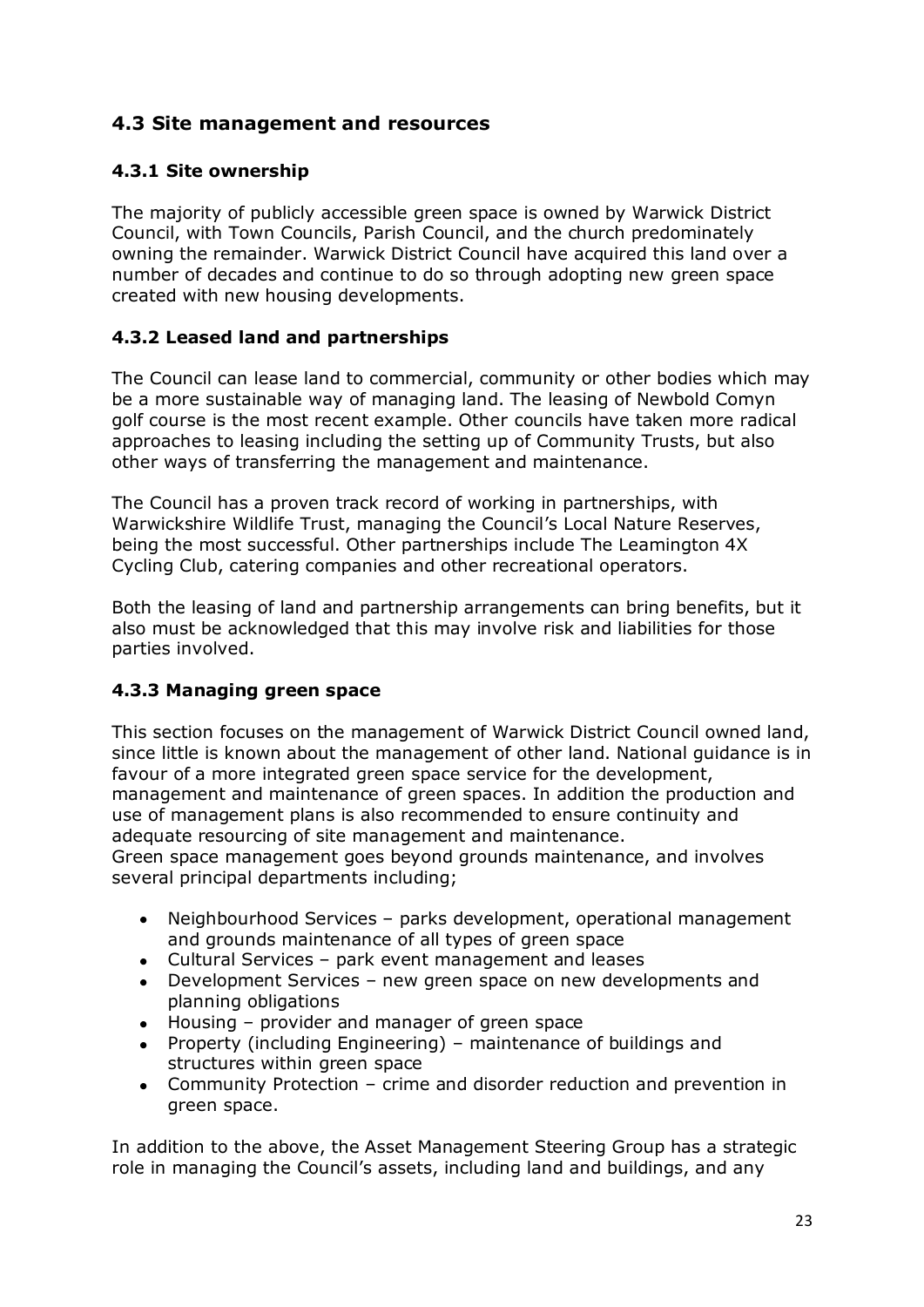decision with regard acquisition or disposals of assets, which may include green space.

A recent review of the Parks Service has resulted in the integration of the two parks teams into one department. At the time of writing this strategy, this new approach is still in its infancy, but having followed best practice, it is hoped that the service will be more efficient and effective in its delivery.

Dealing with vandalism, dog mess and safety concerns were some of the main concerns from the Parks and Open Spaces Audit Household Survey. The Council through new contract will have further resources to be more reactive to vandalism in parks. The recently introduced dog control orders will address some of the dog issue concerns. The multi agency approach on dealing with crime and disorder has proved successful in recent years, with some parks, such as St. Nicholas Park, reporting a reduced number of incidents.

#### **4.3.4 Green space management standards**

Not having a set of green space management standards has historically been one factor that has lead to variations in quality of management and maintenance of green space across the district. Having an agreed set of standards will help to address this. This is in addition to a more robust grounds maintenance specification which will be dealt with later.

The Green Flag Award criteria are increasingly being used as a national standard for green space management. Having a parks service that understands and shares the principles of Green Flag by setting quality standards, can only improve the quality of green space in a consistent way.

#### **4.3.5 Green space development**

Warwick District Council has a good track record of development of green space, though this has been limited to available resources. The recent quality audit has indentified the need to improve green space and proposals for prioritising investment will be dealt with later.

Developing green space must involve local people and park users. Recent improvements in parks have included the need to work with Friends groups and other community groups to develop improvement plans and draw in external funding. Having a shared vision for the future development of green spaces will help to prioritise these improvements but also minimize conflict. It is recognised this approach has huge value, and so there is greater need to support and develop new Friends groups or other community groups.

Finally the Parks Team and individuals must have the necessary skills to develop green space, including community engagement skills, developing costed improvements plans, bidding and applying for funds and project management and delivery of any improvements.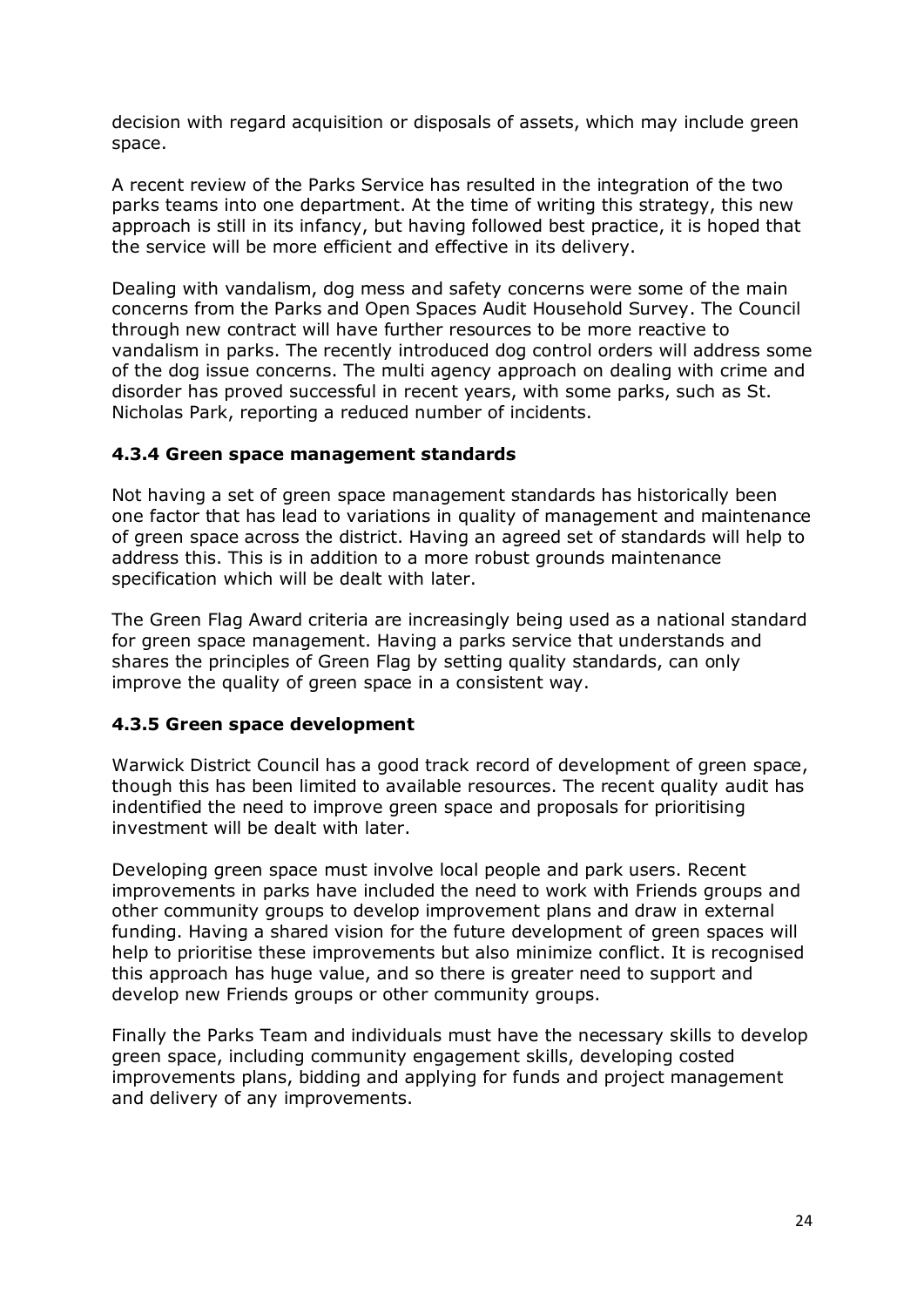#### **4.3.6 Grounds maintenance**

Grounds maintenance is essential to the management of green spaces of the district. High maintenance standards must be achieved to create green spaces that are welcoming, clean and safe that the community can use and enjoy.

The Household Survey and the quality parks audit have raised concerns over a number of issues including litter, dog fouling, vandalism and lack of staff presence. At the time of writing this strategy the Contract Re-let Project is aiming to address these issues, by revisiting the grounds maintenance specification, realigning resources and changes in the way the grounds maintenance contract is managed by the Council. The grounds maintenance contract is to be re-let in April 2013.

Providing more site based staff will be addressed by having dedicated reactive teams who will be visible within the parks and can deal quickly with some of the issues raised, but also act as a presence within green space.

The management and development of green space is about both the long term and day to day management of green space with the overall aim of improving standards. Where there are new skills required to achieve this aim, then the ongoing training of staff will be essential to meet the future challenges.

#### **4.3.7 Resources - Revenue budgets**

The level of revenue funding is an important factor affecting the standards of green space provision. The Council spends a considerable part of its budgets on providing and maintaining green spaces. The table below provides a breakdown across the service areas and by expenditure headings. As can be seen the total net revenue cost of the parks service is £2.16million. The investment to improve green spaces will be subject to annual budget approval process.

| <b>Expenditure</b>         | <b>Green space</b><br><b>Development</b> | <b>Green space Contract</b><br><b>Management</b> | <b>Total</b> |
|----------------------------|------------------------------------------|--------------------------------------------------|--------------|
|                            |                                          |                                                  |              |
| Employees                  | 151200                                   | 98000                                            | 249200       |
| Premises                   | 248800                                   | 12700                                            | 261500       |
| Transport                  | 7900                                     | 8000                                             | 15900        |
| Supplies and               |                                          |                                                  |              |
| Services                   | 165900                                   | 92000                                            | 257900       |
| Third Party                |                                          |                                                  |              |
| Payments                   | 63100                                    | 1104400                                          | 1167500      |
| <b>Support Services</b>    | 239600                                   | 121100                                           | 360700       |
| Capital Financing          | 397200                                   | O                                                | 397200       |
| <b>Total Expenditure</b>   | 1273700                                  | 1436200                                          | 2709900      |
|                            |                                          |                                                  |              |
| <b>Total Income</b>        | $-435100$                                | $-117800$                                        | (552900)     |
|                            |                                          |                                                  |              |
| <b>Net cost of Service</b> | 838600                                   | 1318400                                          | 2157000      |

#### **Budget 2010-2011**

Table 11: Net cost of service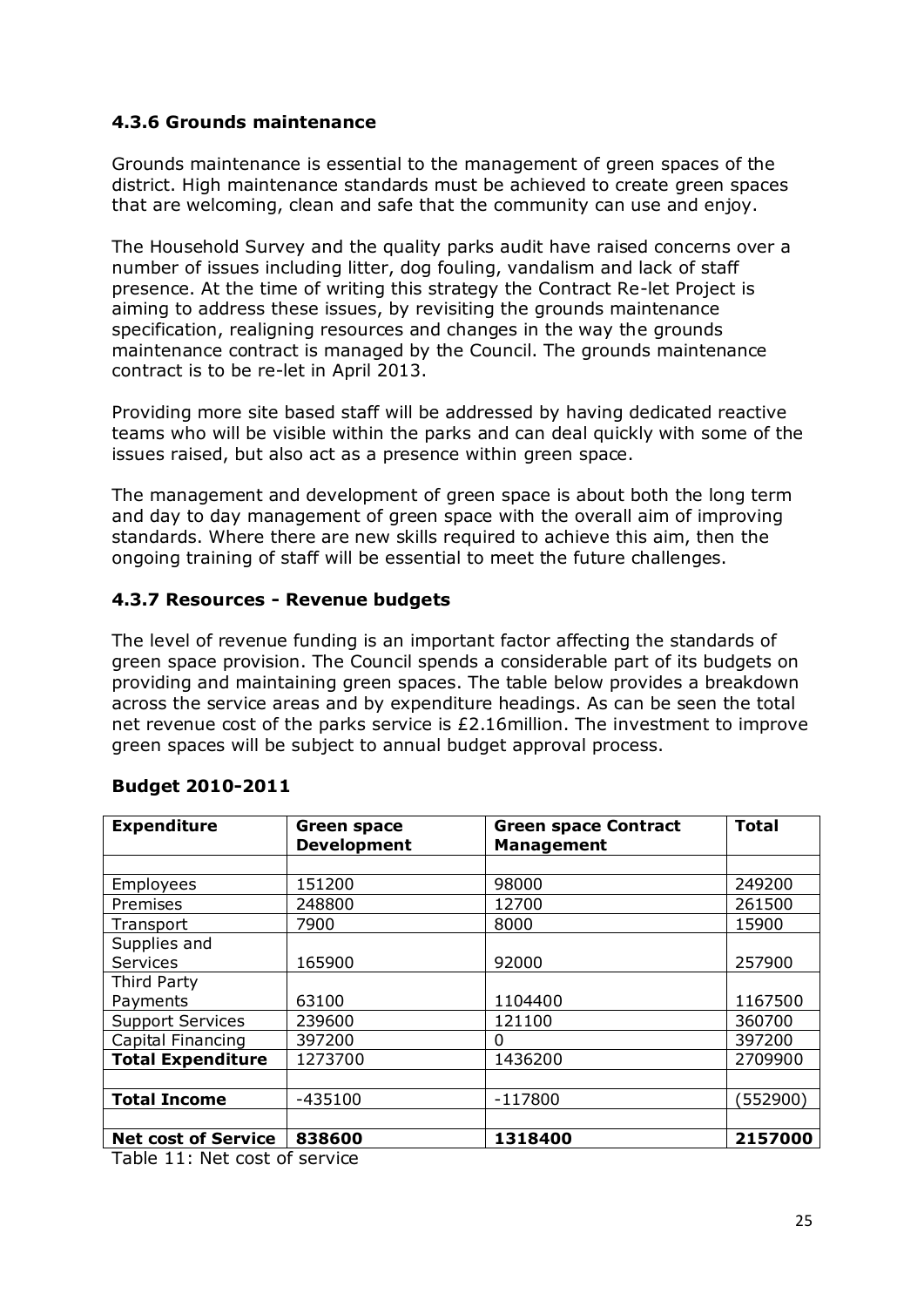## **4.3.8 External funding**

Until recently it has been nationally recognised that green spaces have been in gradual decline due to lack of investment. Whilst some revenue budgets have helped with some routine and repairs and maintenance, there has been little provision for green space development. To address the quality issues raised in the audit, the need to obtain external funding has become even more essential.

Recent improvement in green spaces have become reliant on this external funding and include Heritage Lottery Funding, funding of Jephson and Mill Gardens, Playbuilder and Big Lottery funding for play areas, and Warwickshire Environmental Trust for Eagle Recreation Ground, amongst many others. In some cases the funding can only be applied for by community groups supported by the Council, for example Community Spaces funding for improvements to The Dell.

## **4.3.9 Council capital funding**

The Council has provided capital funding to make improvements within green spaces, but this is often been moderate, mainly due to the Council's other priorities which it has to meet. Some has been made available as match funding, as was the case for the recent and ongoing improvements at Christchurch Gardens.

One possible funding option to consider is the disposal of green space and the generation of capital receipts from the sale of land. Warwick District has a large quantity of green space when compared regionally and nationally, though it is acknowledged there is variance across the district. If this approach is to be taken then the Council would need to identify those sites that are of low value and do not contribute positively to a neighbourhood.

#### **4.3.10 Section 106 agreements and Community Infrastructure Levy (CIL)**

Another potentially valuable source of resources for new or improved green spaces is through the planning system. Currently, developers can be required to provide new green spaces or funds to pay for site enhancement through Section 106 agreements which become a requirement of planning permission. They can also include commuted sums that cover the extra cost of maintaining new green spaces over an agreed period.

The Community Infrastructure Levy (CIL) is a new levy that local authorities in England and Wales can choose to charge on new developments in their area. The money can be used to support development by funding infrastructure that the council, local community and neighbourhoods need, for example, schools, new or safer road schemes, park improvements or a new health centre. It applies to most new buildings and charges are based on the size and type of the new development. The CIL will be prepared by the Council and commence to coincide with the adoption of the Local Plan. Through the preparation of the CIL, the appropriate levels to set charges at will be determined, which, along with the level of development, will ultimately have implications for the amount of funding available for different needs.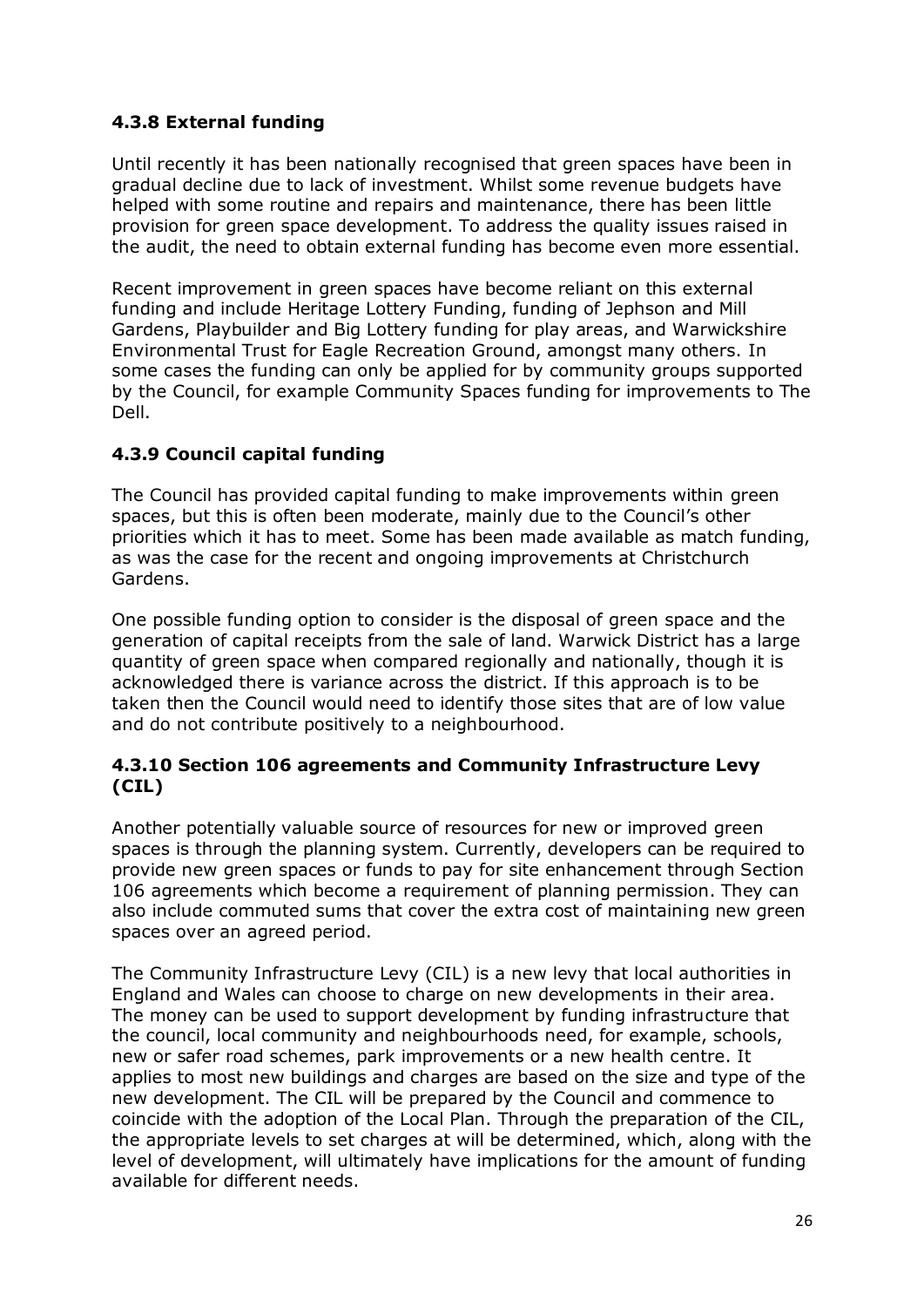Through the Council Open Space Supplementary Planning Document more substantial contributions to finance site improvements across the District have been made available.

## **4.3.11 Partnership working**

Green space development benefits from working with other partners, as had been experienced with many recent examples. Not only can these partners provide resources to consult with local people but also seek external funding. Eagle Recreation Ground benefited from the partnering between the Council and Groundworks as well as more recently at the Pump Room Gardens.

Also community groups, such as Friends Groups, are able to access funding that would not otherwise be available to support green space improvement schemes. This reinforces the value and importance of involving such groups fully in the planning and implementation of such projects. Exploration of possible future partnerships needs to continue to maximize opportunities to improve green spaces within Warwick district.

## **4.3.12 Prioritising Investment**

One of the key outcomes of the green space strategy is the need to improve green space. Through the quality audit there are large variations in the quality of green space across the district, with many sites being measured as average quality, or even poor quality, highlighting the need for further investment. The audit identified that neighbourhood parks and gardens have the lowest range of quality scores when compared to other hierarchy and types combined. The household survey and other consultations have also raised specific issues on quality.

In must be acknowledged that it would not be realistic to raise the quality of all the green spaces across the district in the short or medium term, but should be strived for in the life time of the strategy. Therefore, to achieve the greatest impact the following is proposed as the preferred methodology for prioritising improvements and any subsequent action plans to be implemented.

- Sites which have been judged to be valuable to local communities, but for which are currently poor or average quality.
- Neighbourhood parks and gardens which have the lowest range of quality scores.
- $\bullet$ Sites where local community groups have developed improvement plans, in consultation with the Council, which can be used to attract external funding, e.g. Friends of The Dell and Community Spaces funding.
- Availability of external funding targeting certain projects, e.g. Playbuilder funding to improve play areas.
- Projects that need to address issues in relation to emergencies, such as  $\bullet$ community protection, e.g. flood alleviation, security in parks.

The above criteria are in no particular order of preference and will need to be review on a regular basis.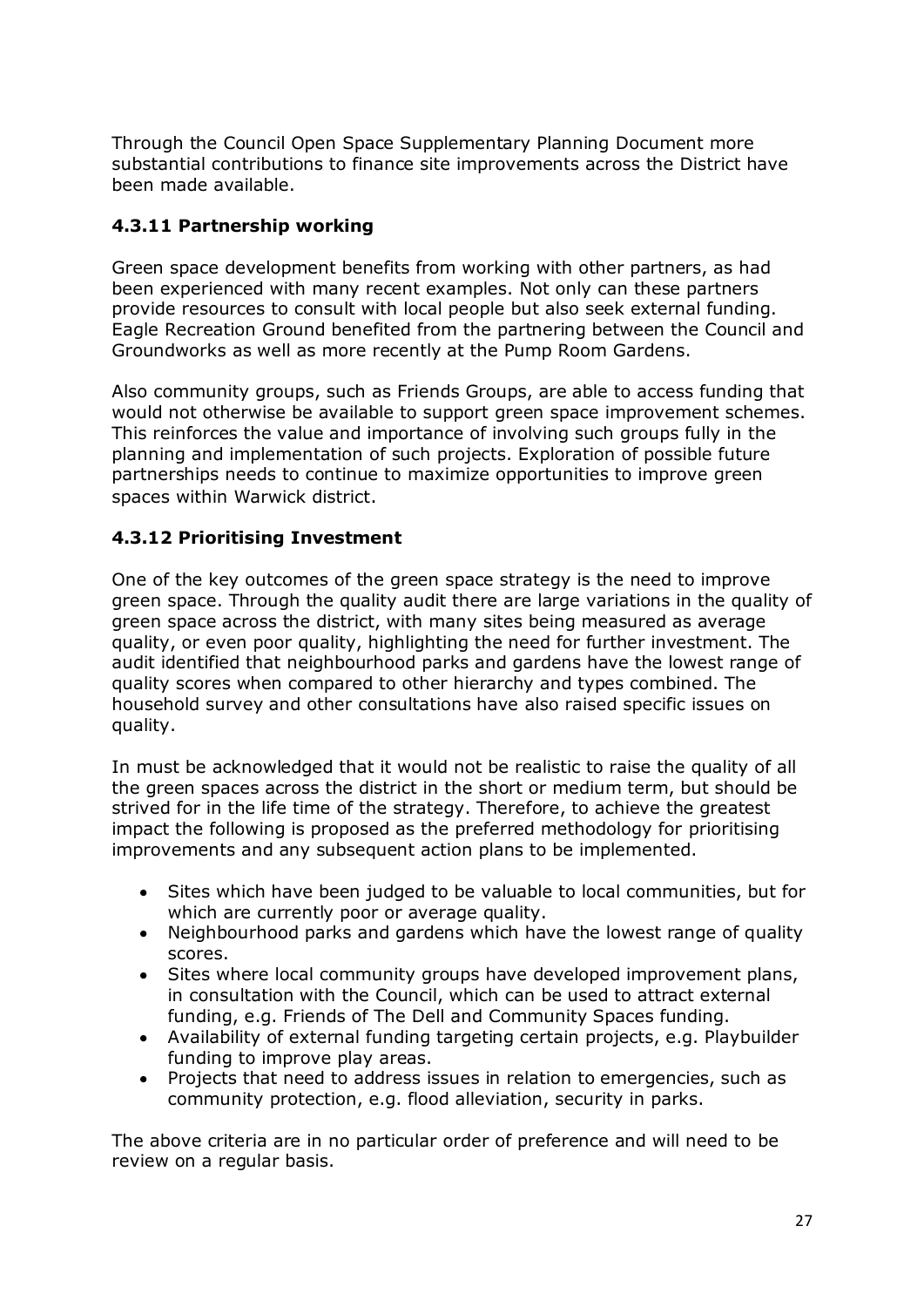## **4.3.13 The cost of improving quality**

Calculating the investment needed to improve the quality of green space is a subsequent piece of work following the approval of the strategy. To give a flavour of the costs involved to improve quality, the following is a list of green spaces that have been improved within the last ten years, combined with more recent costed plans that are yet to be implemented, and others for which were unsuccessful in their bidding for funding.

Considering that there are currently 171 Warwick District Council owned green spaces of varying quality this may give some indication of the scale of the investment requirements. That said, it can be assumed that some green spaces, especially those local amenity green spaces, may require for example, small changes in maintenance regimes to improve biodiversity and therefore the overall quality of the site, rather than large capital investment. Even so it is anticipated that the overall district wide cost to improve the current "Average" quality to "Good" would be significant.

| <b>Green space name</b>    | <b>Green space</b><br>type | <b>Capital costed</b><br>plans | <b>Status</b>                                  |
|----------------------------|----------------------------|--------------------------------|------------------------------------------------|
| Jephson Gardens            | Destination                | £4.2m                          | Implemented                                    |
| St. Nicholas Park          | <b>Destination</b>         | £2.5m                          | Unsuccessful HLF<br>bid                        |
| Christchurch Gardens       | Neighbourhood              | £100,000                       | Partially<br>complete and<br>bidding for funds |
| Eagle Recreation<br>Ground | Neighbourhood              | £140,000                       | Implemented                                    |
| Millbank open space        | Neighbourhood              | £105,000                       | Bidding for funds                              |

Table 12: Examples of improving quality

## **Key points**

- $\bullet$ There are a range of organizations charged with responsibility for the ownership, management and maintenance of accessible green spaces around the district, but with no strategic link.
- In some cases, Council owned green spaces could be managed more effectively and sustainably by a transferring the management and maintenance.
- Achievement of many of the aims of this Strategy requires a more co- $\bullet$ ordinated and collaborative approach by different green space providers and internal Council departments.
- Green Flag criteria and the use of site management plans are amongst  $\bullet$ possible ways of achieving higher and more consistent standards.
- Safety and security are amongst people's top priorities, and can be addressed through multi-agency working, staff presence on site, and new control orders, and careful site design.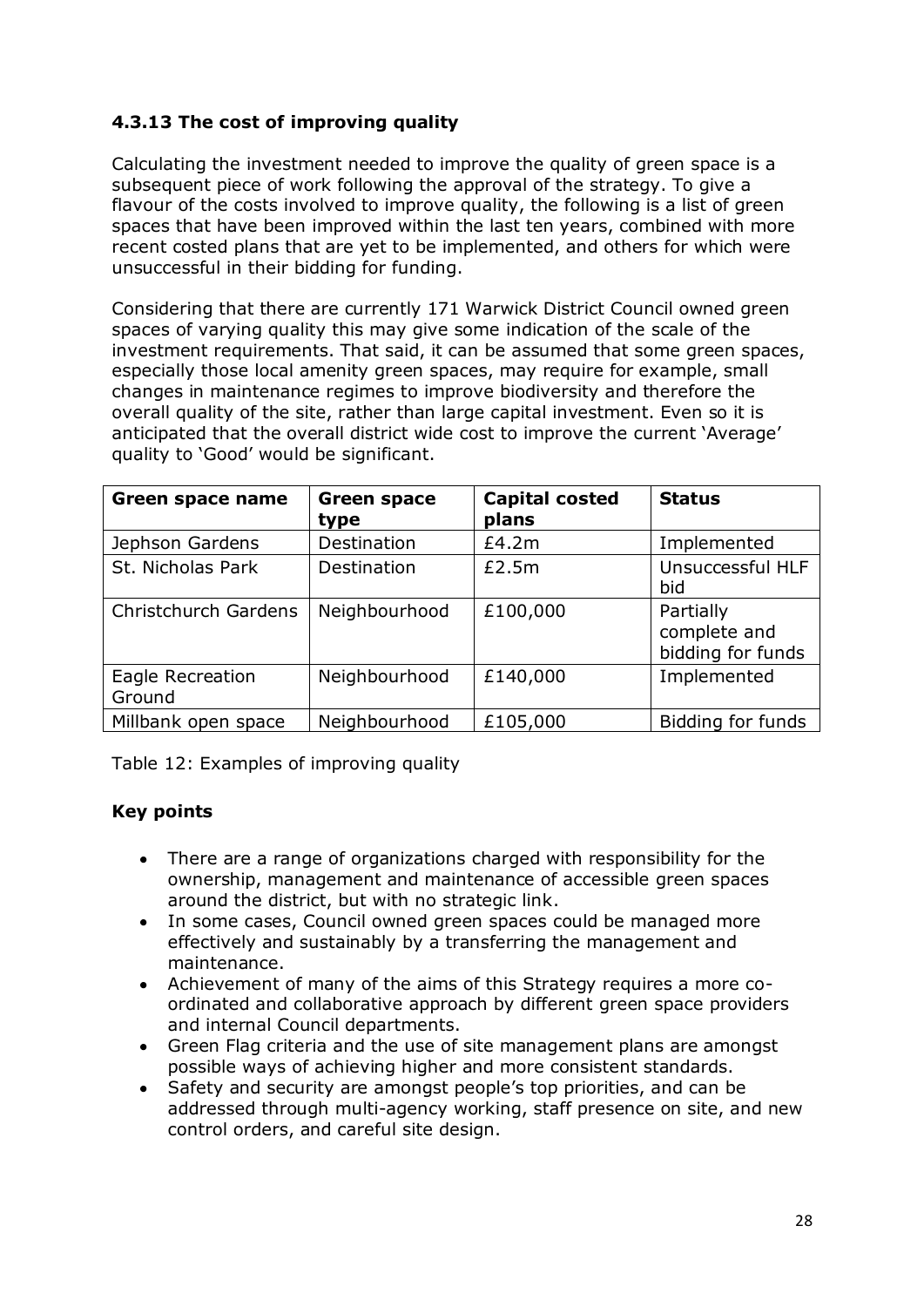- The Council has a successful track history of gaining external funding for green space improvement, and has provided match funding where necessary.
- Parks income can make an important contribution to revenue budgets and thereby help to sustain higher quality standards.
- The level of financial contribution secured from developers through planning agreements should continue, whether it's through the current s106 or through the emerging CIL.
- Opportunities to access external funding can be enhanced through  $\bullet$ partnership working and community involvement.
- Securing capital receipts from the disposal of green space is another source of funding.
- A set of criteria are required when it comes to prioritising investment in green space.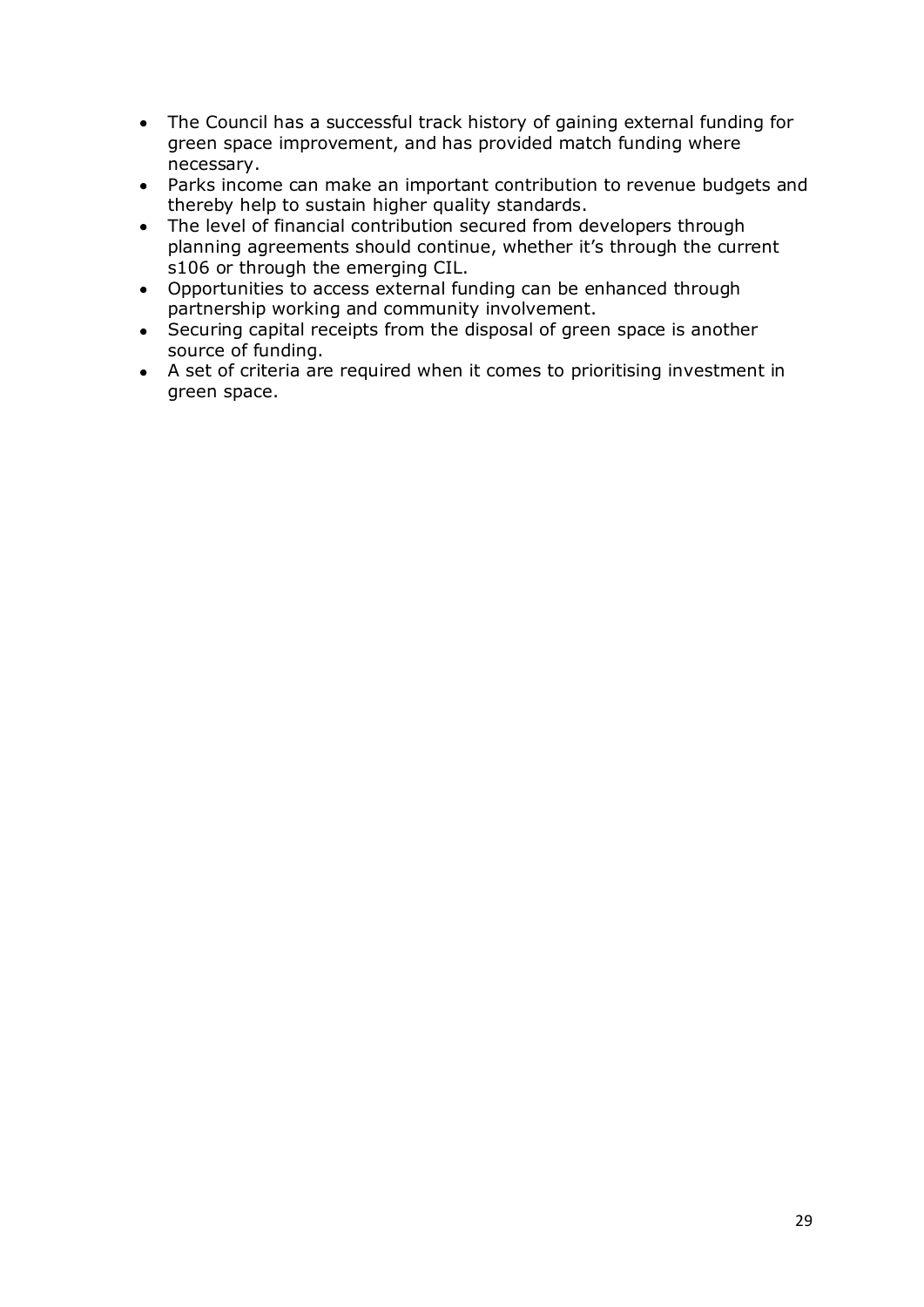# <span id="page-30-0"></span>**SECTION FIVE: WHERE DO WE WANT TO GO?**

# <span id="page-30-1"></span>**5.1 Introduction**

The purpose of this section is to help evaluate and capture the current position and provides the rationale for green space recommendations from service delivery and asset management perspectives. There are many ways to approach this. Best practice seeks to establish central themes or principles linked to wider strategic plans such as the Council's Sustainable Community Strategy and Local Plan. For example this might relate to improving the economy, health or environmental sustainability.

In essence there is no one true method for establishing principles for specific recommendations. Over the course of developing the strategy a range of potential methods for presenting this element of the strategy have concluded that in order to reflect the social, economic and environmental contribution played by green space, "where do we want to go" will focus on the following seven principles.

- **Provide** We will seek to provide sufficient accessible green space to  $\bullet$ meet current and future demand.
- **Improve** we will seek to maintain and raise the quality of all green spaces.
- **Connect** we will work in partnership to develop and manage a continuous network for people and wildlife.
- **Involve** we will work in partnership with the community, governing bodies and stakeholders to develop, manage and promote green spaces.
- $\bullet$ **Resource** – we will seek to ensure sufficient resources are available to develop, manage and maintain green spaces.
- **Sustain** we will work to ensure that the management of all green spaces have a positive impact on people, the local economy and the environment.
- **Conserve** we will ensure that green space biodiversity, landscape and natural heritage is protected and conserved.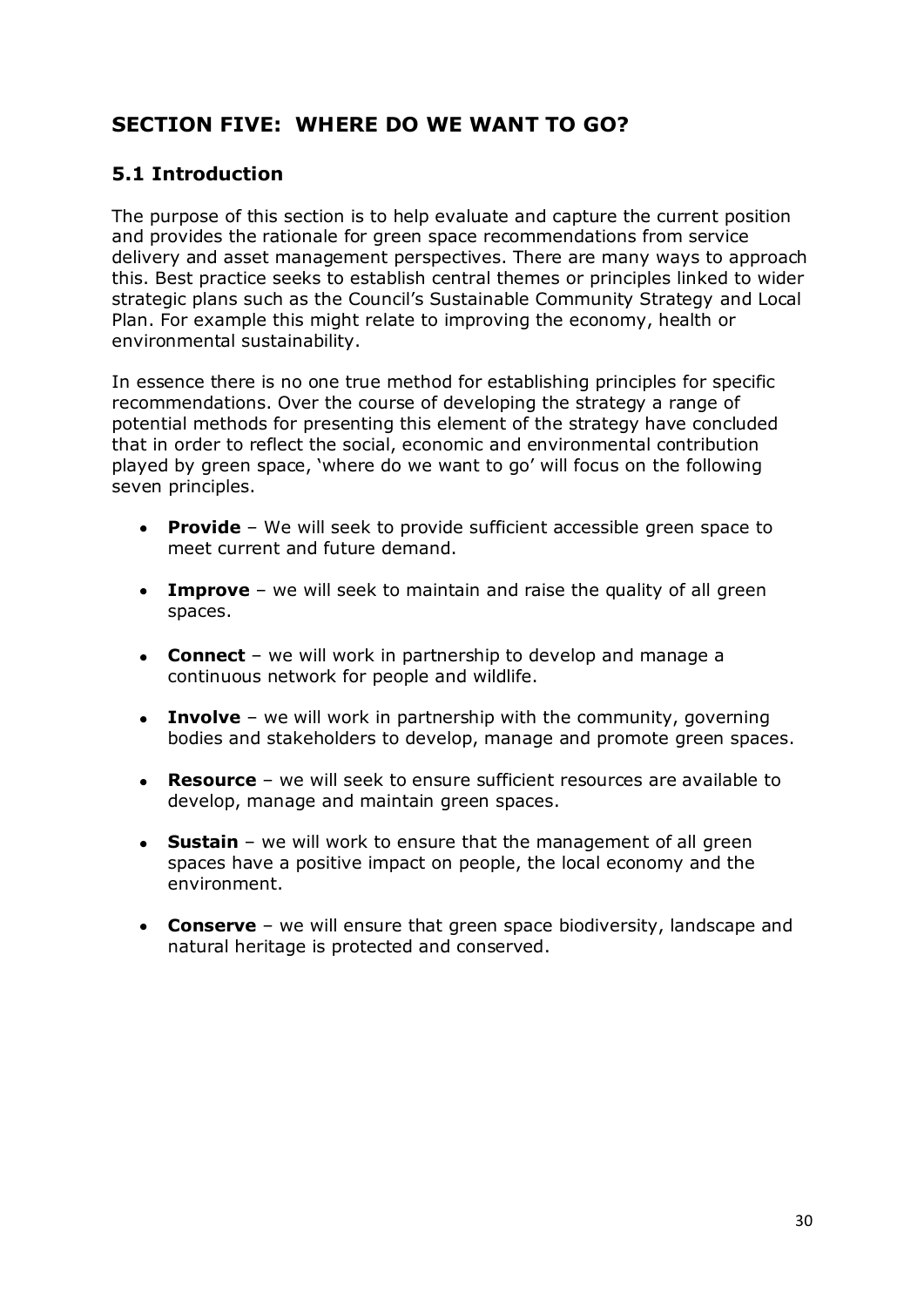## <span id="page-31-0"></span>**5.2 Principles and Recommendations**

#### **A) Provide – We will seek to provide sufficient accessible green space to meet current and future demand.**

#### **Rationale**

The provision of green space is one of the key considerations of local planning policy and is crucial in considering land use planning within the District. PPG17 sets out to establish a minimum standard of green space provision for the district. The audit undertaken by Warwick District Council in 2008 is compliant with PPG17 guidance and establishes a minimum standard of 5.47 hectares of green space per 1000 people. There is a specific need to determine minimum acceptable standards for green space provision as part of the planning policy and development management decision making process and this standard should be used as the benchmark throughout the district. This standard should not just be seen as the minimum compliance level but the starting point for all strategic decisions about the planning, management and delivery of green space.

There is also economic justification for the provision of green space. Recent studies can demonstrate that the true value of green spaces have a wide ranging impact on attracting visitors to an area, the enhanced worth of adjacent property value and the effect on staff recruitment and retention for local businesses. If the presence, quality and value of green spaces are eroded in any way, there is potential for tourism levels, across the district to change and the area to become less attractive to businesses, tourists and people choosing to live in a high quality environment. In the current economic down turn, the importance of retail/commercial activity and the housing marketing are at the forefront of the Government"s and individual agendas alike. Policies to provide green space will be needed in the future to ensure that the economic impact is retained and enhanced.

Overall policies in relation to protecting green space should focus on locations and/or specific typologies where there is a current shortfall of provision within the district and also those ones of high value. Conversely there may be surpluses of green space which have low value to the community, so the change of use or disposal of green space should be considered.

- **A1:** Ensure the district standard of 5.47 hectares of unrestricted green per 1000 population is maintained through effective management.
- **A2:** In the parts of the district where there is deficiency in the district quantity standard, to increase the levels of unrestricted green space in specific geographical areas through acquisition or change of type/use of green space.
- **A3:** In the parts of the district where there is a surplus to the district quantity standard, provide a robust review and evaluation framework for potential change of use or disposal.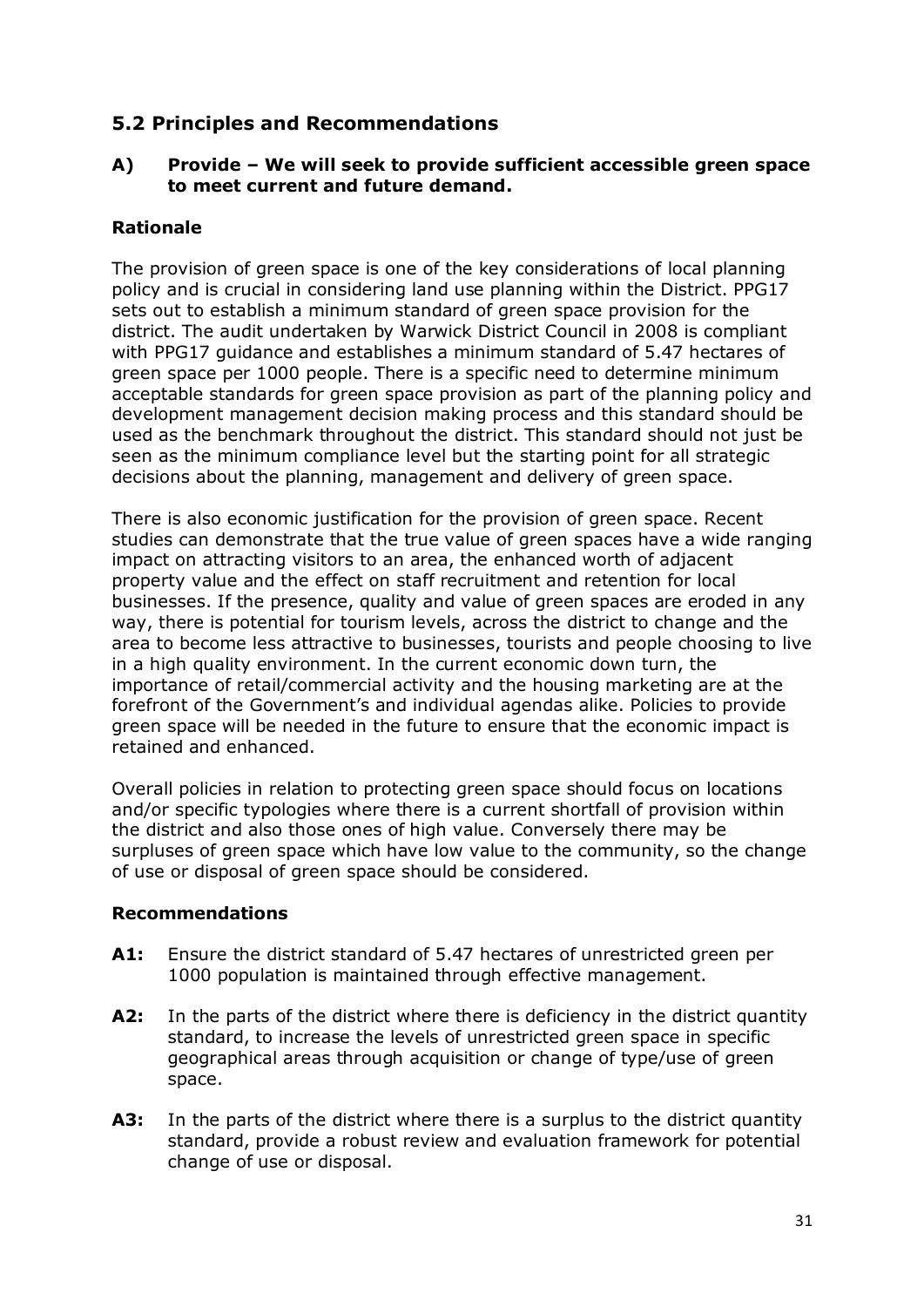#### **B) Improve – we will seek to maintain and raise the quality of all green spaces**

#### **Rationale**

Raising the quality and standard of green space has been identified as primary concern by the Parks and Open Spaces audit. Although it can be demonstrated that overall satisfaction levels remain relatively high and consistent over previous years, user expectations are high and will no doubt continue to increase in the future. Satisfaction levels from sources such as citizens panels and the household survey point towards a dissatisfaction with feeling safe, opportunities for young people, especially children"s play and the promotion and celebration of local and neighbourhood green space. Future policies therefore need to consider addressing these issues in order to improve perception of quality.

The quality audit revealed an interesting range of trends across the 171 green spaces surveyed. A district average quality rating of 51.2% was identified, , with a sizeable number of the assessed sites score below the average score for the District which results in an overall 'Average' quality score. The Leamington locality areas are below the Warwick District averages, with Leamington Crown and Leamington Brunswick being the lowest quality wards. Conversely Warwick Rural and Kenilworth are the highest quality locality areas. Combining Hierarchy and Typology Comparisons Neighbourhood Parks and Gardens score poorly when it comes to quality, whereas Destination scored best. Future policies need to focus on increasing the average quality score, particularly in reference to key geographical areas and typologies through long term management and resource planning.

- **B1:** Develop a quality standard for management and maintenance based on green flag criteria.
- **B2:** Adopt the approach presented in the strategy to prioritising investment within green space.
- **B3:** Ensure that green space is actively managed through appropriate long term management planning.
- **B4:** Develop specific facilities, opportunities and challenging green spaces for young people.
- **B5:** Increase the play value of green spaces for children and young people.
- **B6:** Measure success through national quality benchmarks such as the Green Flag Award.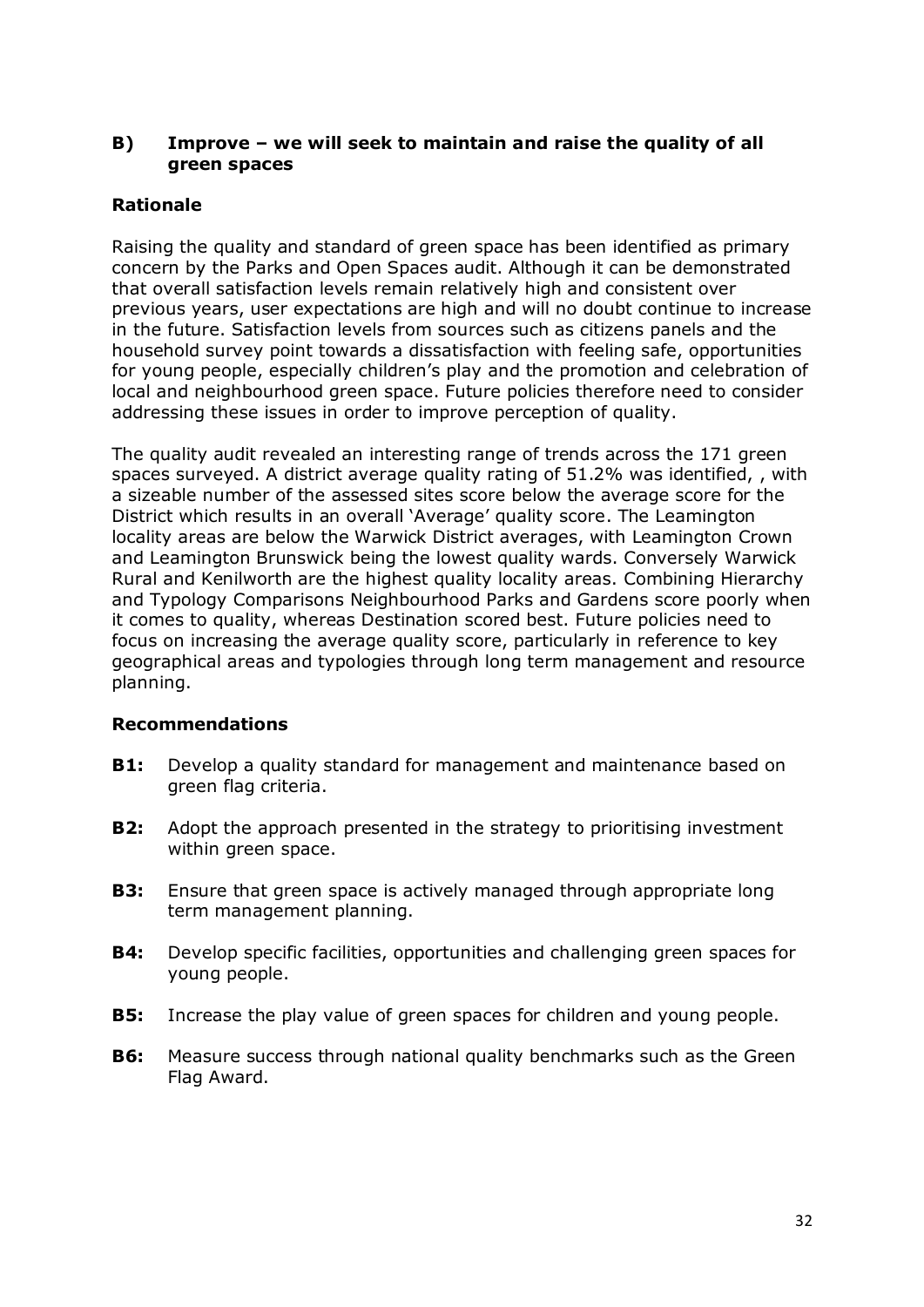#### **C) Connect – we will work in partnership to develop and manage a continuous network for people and wildlife.**

#### **Rationale**

Access to green space is an important issue for people living and working in Warwick district. The segregation of green space be it semi natural areas or sports pitches has a cumulative effect on the overall value of green space and severance and loss of connectivity has an impact on people's and wildlife's ability to move freely between areas.

Severance and segregation can be caused by the presence of roadways or indeed poorly designed developments, which effectively isolate an area and create a green space oasis. Nearly a third of households surveyed as part of the Parks and Open Spaces Audit indicated that they travelled to green space within Warwick District by car. This has an impact on the volume of traffic and in turn atmospheric pollution, accidents and healthy living. Policies to enhance physical access and connectivity need to be realised to increase value and encourage people to use their neighbourhood green space.

Connectivity is essentially the way in which green spaces can bring the physical space, biodiversity and people together. By focusing policies on planning and linking the existing network through new green spaces, walkways, waterways, green corridors and public rights of way, social cohesion, health promotion and sustainable transport naturally follow.

The recent work undertaken by certain national organizations and planning policy have focused on increasing the connective fabric of green spaces to realise a larger ambition. Policies will need to address the emerging green infrastructure philosophy at a local and sub regional level.

- **C1:** Develop and approve a Green Infrastructure (GI) Plan to inform housing growth and future local development framework requirements.
- **C2:** Work with partners, stakeholders and developers to protect and enhance connectivity between green spaces throughout the district.
- **C3:** Work with partners, stakeholders and developers to increase connectivity between green spaces throughout the district.
- **C4:** Review green space by-laws in respect of cycling and horse-riding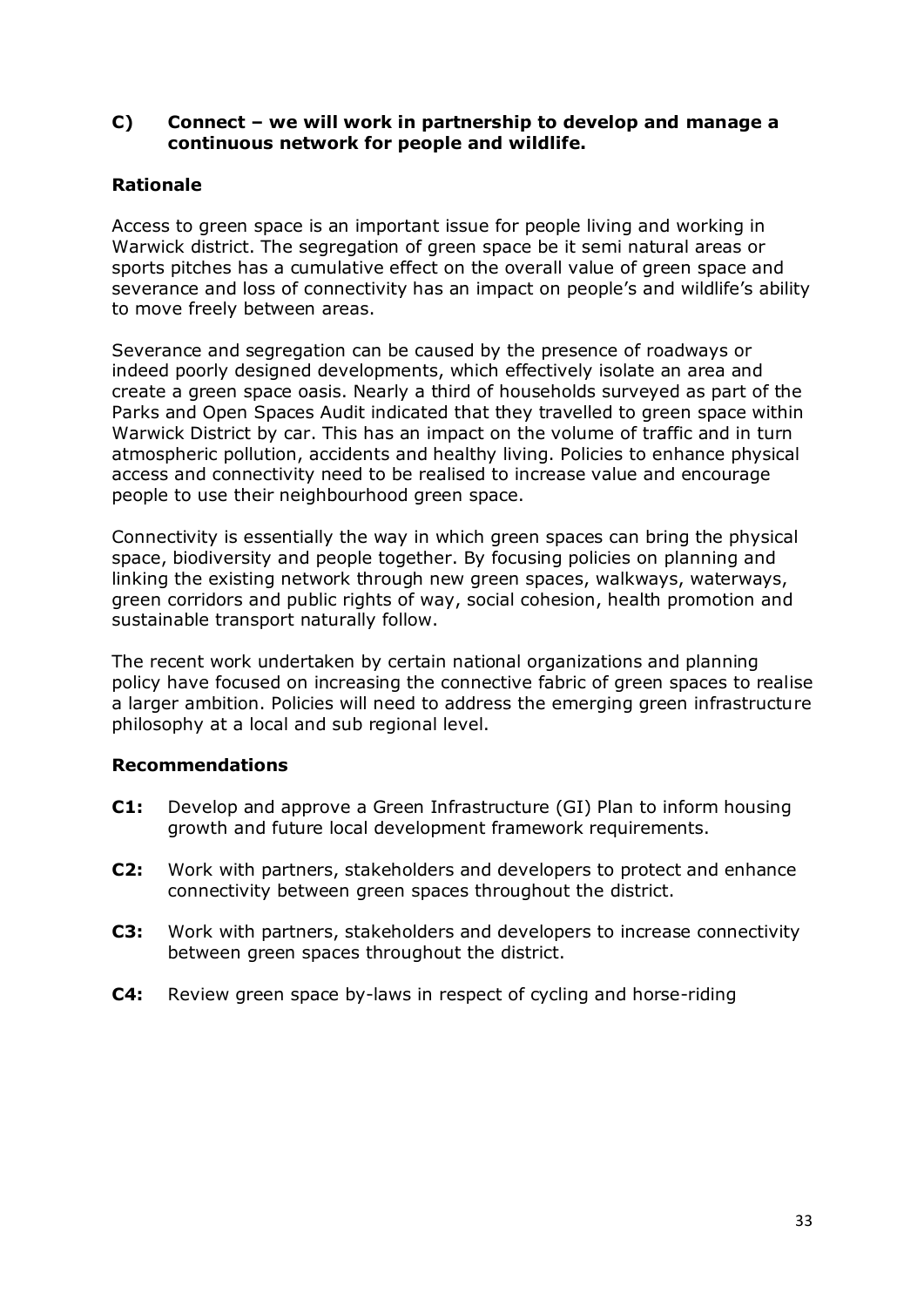**D) Involve – we will work in partnership with the community, governing bodies and stakeholders to develop, manage and promote green spaces.**

#### **Rationale**

The government is firmly advocating that local authorities share services to deliver efficiencies and to empower communities to lead on service delivery. The green space sector is a relevant sector that will deliver on these agendas.

Communities play a key role in creating better environments. Some of the better quality green spaces within the district are those ones where people are actively involved in their management, for example The Dell, Abbey Fields, various Local Nature Reserves and play areas. Improvements to green spaces are best determined by involving people, by asking what they like or dislike about their green space and asking what they like to see improved. However managing expectations is crucial to this involvement, as there are often constraints to how a green space is to be developed, managed and maintained.

Therefore community groups, including Friends Groups, should be supported in their development and take a more direct role in their development and management of green space, with the aim of having better quality green space and encouraging greater use.

#### **Recommendations**

- **D1:** Work with communities to make green spaces better for everyone.
- **D2:** Actively promote volunteering and participation in management of green spaces.
- **D3:** Explore the transfer of ownership, management and maintenance of green space.

#### **E) Resource – we will seek to ensure sufficient resources are available to develop, manage and maintain green spaces.**

#### **Rationale**

The provision and prioritization of adequate resources will be required to deliver policies and actions outlined within the green space strategy. This will not only involve financial and human resources but the formulation of new performance monitoring regimes, partnerships and projects, which contribute to wider agendas such as regeneration, health and tourism.

The closer working relationship between parks team members and other departmental sections is the key to effective and efficient management of green space. Likewise a fully skilled workforce is also required as the parks team meets new challenges. The Green Flag standards are the national benchmark for quality. These should be applied to all management and maintenance of the district green space to meet consistent quality across the district.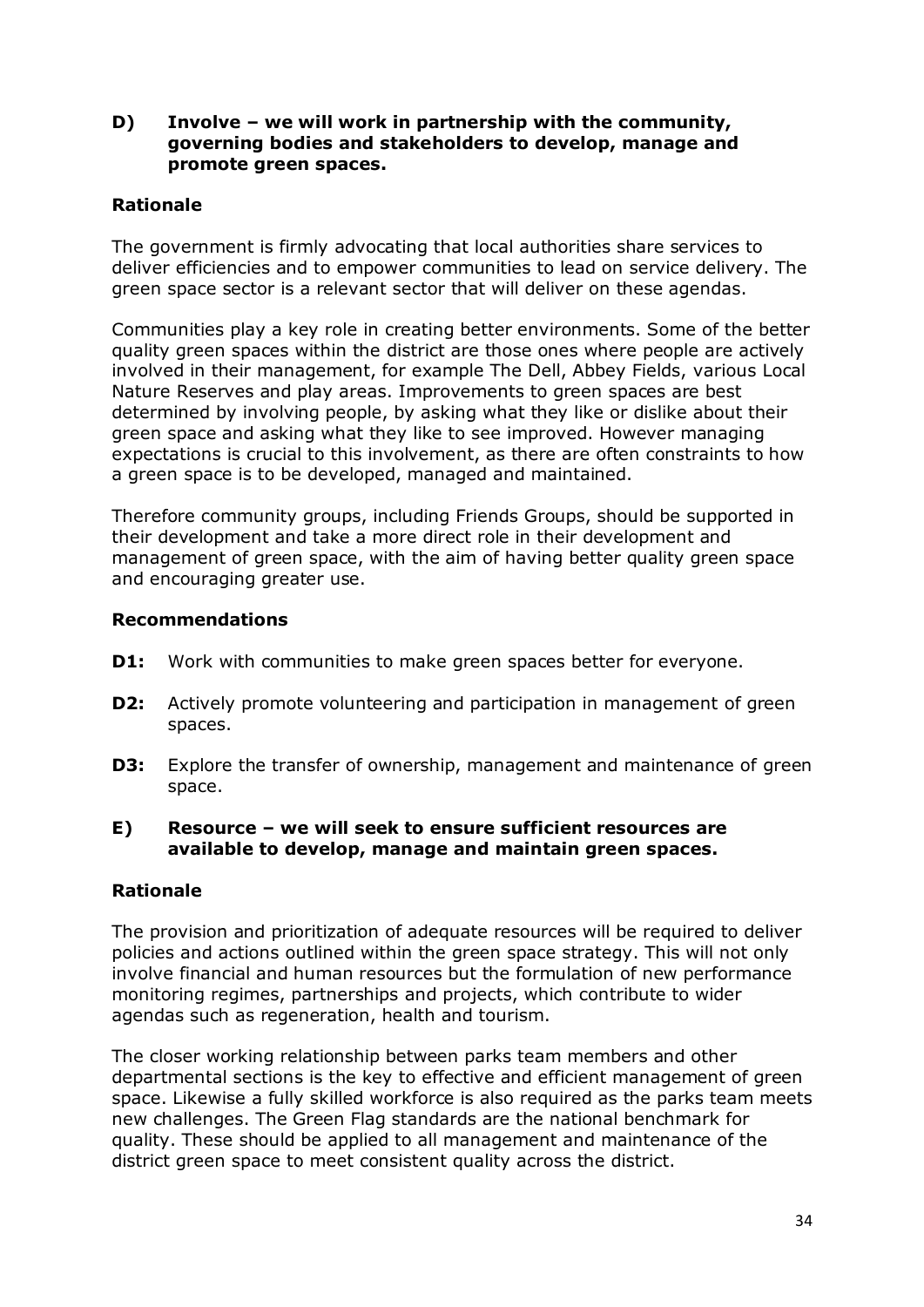The discretionary nature of elements of green space services and the current pressure on Council budgets will require new and innovative methods of achieving policies and strategic ambitions. Best practice and the Council"s own achievements demonstrate that by forming new partnerships and joint initiatives, services to the public can be delivered in new ways to achieve the same outcomes. For example, the partnership with Warwickshire Wildlife Trust has worked well over recent years and this could be extended to other areas with ecological value which are currently managed by Warwick District Council. Future policies will need to focus on building links with new partners and seeking external funding for projects such as Higher Entry Level Stewardship, Community Spaces and even private sponsorship.

The challenge to deliver on this strategy is to ensure the long term sustainability of funding and management for all the districts green space. Within the context of limited Council budgets, there is need to explore wider and more radical approaches to funding, including the use of capital receipts from disposal of green space.

#### **Recommendations**

- **E1:** Develop a rolling investment programme for green space improvements.
- **E2:** Ensure annual revenue is sufficient to meet demand.
- **E3:** Seek to secure external revenue and capital finance through new partnerships and funding opportunities.
- **E4:** Maximize developer contributions through the robust Open Space Supplementary Planning document, by either s106 agreements or the emerging Community Infrastructure Levy (CIL).

#### **F) Sustain – we will work to ensure that the management of all green spaces have a positive impact on people, the local economy and the environment.**

#### **Rationale**

Sustainability in the context of green space, potentially one of the most critical strategic themes which need to be considered. Green spaces, by their very definition, are areas which can positively contribute directly to issues such as biodiversity loss, climate change, noise and flooding.

As both a provider and consumer, green spaces will have a positive and negative impact on climate change and policies will need to be considered for these pressing issues. For example, the potential scarcity of water and increased seasonal flooding will mean that the design and management of green space will need to consider, on the one hand, the impact of any increased flooding and on the other, the use of water for irrigation.

The Warwick District Green Infrastructure identified a number of functions that well planned green spaces can perform in adapting to and mitigating the impacts